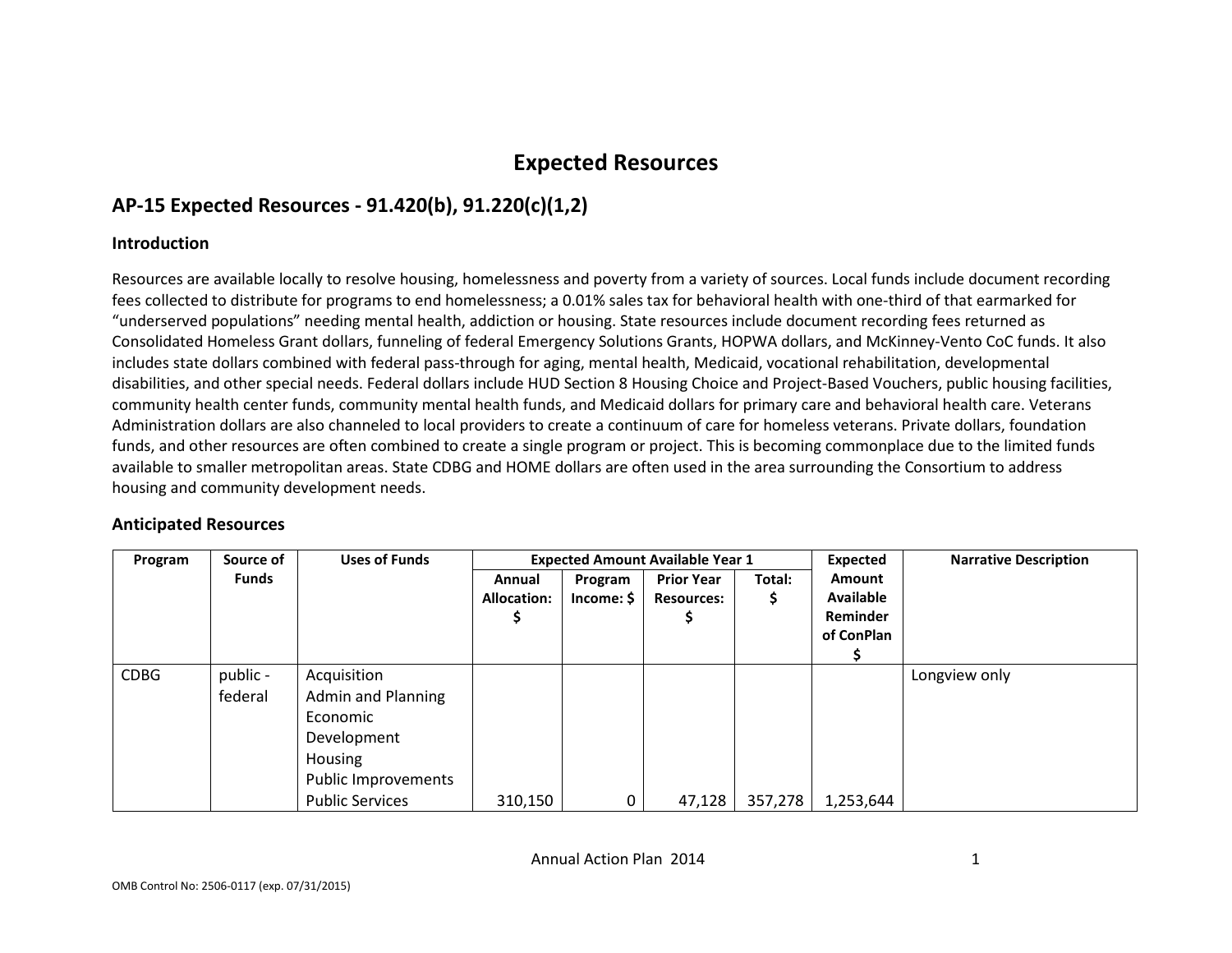| Program     | Source of           | <b>Uses of Funds</b>                                                                                                                                                         |                              | <b>Expected Amount Available Year 1</b> |                                             |              | Expected                               | <b>Narrative Description</b>                          |
|-------------|---------------------|------------------------------------------------------------------------------------------------------------------------------------------------------------------------------|------------------------------|-----------------------------------------|---------------------------------------------|--------------|----------------------------------------|-------------------------------------------------------|
|             | Funds               |                                                                                                                                                                              | Annual<br><b>Allocation:</b> | Program<br>Income: \$                   | <b>Prior Year</b><br><b>Resources:</b><br>¢ | Total:<br>Ş. | Amount<br><b>Available</b><br>Reminder |                                                       |
|             |                     |                                                                                                                                                                              |                              |                                         |                                             |              | of ConPlan                             |                                                       |
| <b>HOME</b> | public -<br>federal | Acquisition<br>Homebuyer assistance<br>Homeowner rehab<br>Multifamily rental<br>new construction<br>Multifamily rental<br>rehab<br>New construction for<br>ownership<br>TBRA | 266,963                      | $\mathbf 0$                             | 77,292                                      | 344,255      | 1,067,844                              | Kelso Longview Consortia total<br><b>HOME</b>         |
| Other       | public -<br>local   | Other                                                                                                                                                                        |                              |                                         |                                             |              |                                        | Longview - Local fees<br>distributed for shelters and |
|             |                     |                                                                                                                                                                              | 39,308                       | 0                                       | 0                                           | 39,308       | 157,231                                | rent assistance                                       |

Table 1 - Expected Resources – Priority Table

### Explain how federal funds will leverage those additional resources (private, state and local funds), including a description of how matching requirements will be satisfied

Federal HOME and CDBG funds are used in combination with a number of other programs to achieve results. Some of those commonly used alongside Longview-Kelso HOME Consortium dollars include: document recording fees, consolidated homeless grant, emergency solutions grant, WA State Housing Trust Fund, Low Income Housing Tax Credit, Federal Home Loan Bank grants and loans, Habitat for Humanity program funds, Longview and Kelso Housing Authority funds, local homeless veterans programs funded by the VA, Healthcare for Homeless Veterans, Supportive Services for Veterans' Families, Salvation Army funds, state domestic violence funds, and a substantial amount of private donations that help support homeless and housing programs. Most projects require multiple funding sources in order to secure adequate funding. Many sources have seen significant reductions in available funds over the past five years.

HOME projects that are funded by the Consortia require a 25% match by the funding recipient to be met with cash or in-kind contribution via volunteer hours, resources and supplies.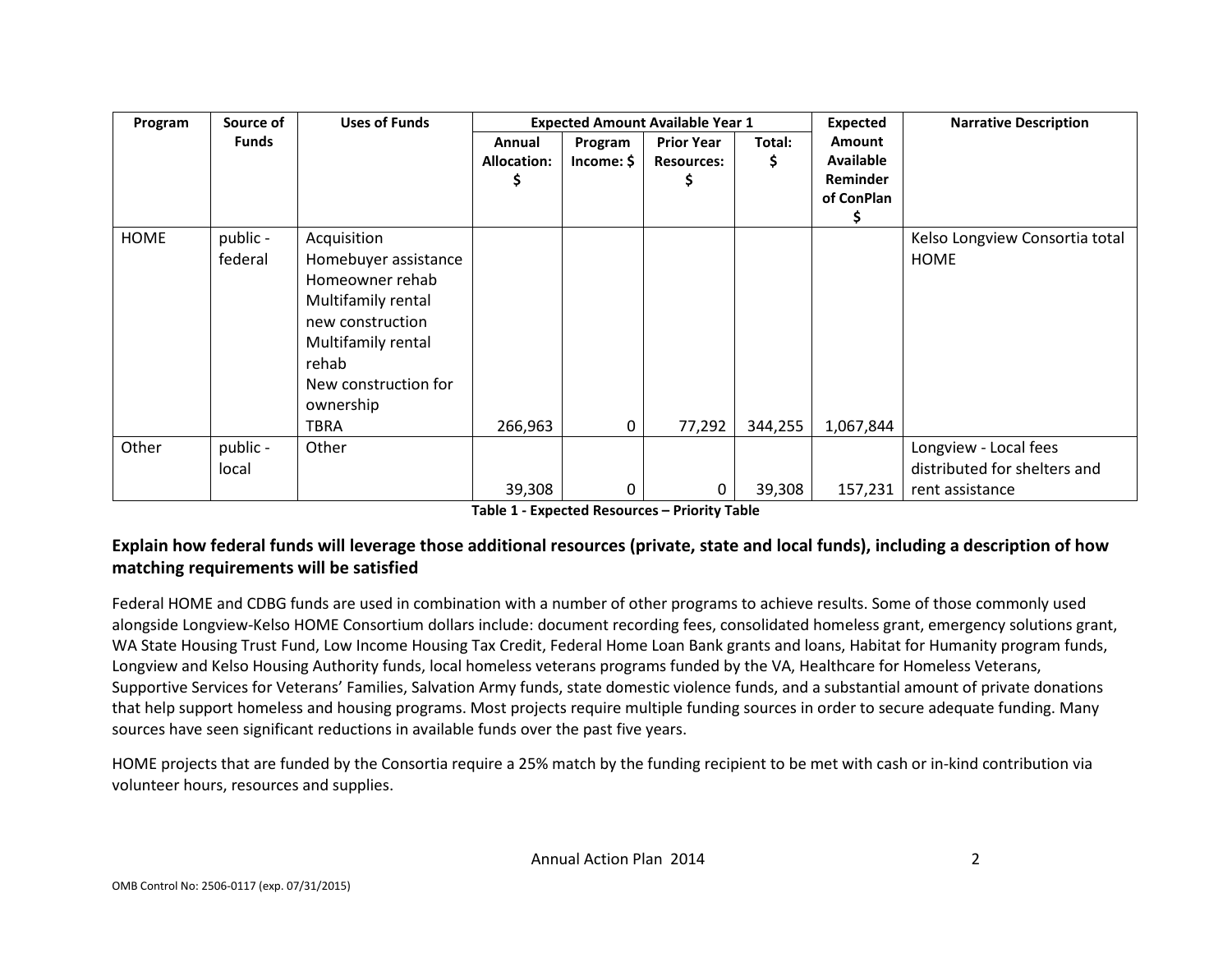If appropriate, describe publically owned land or property located within the jurisdiction that may be used to address the needs identified in the plan

N/A

Discussion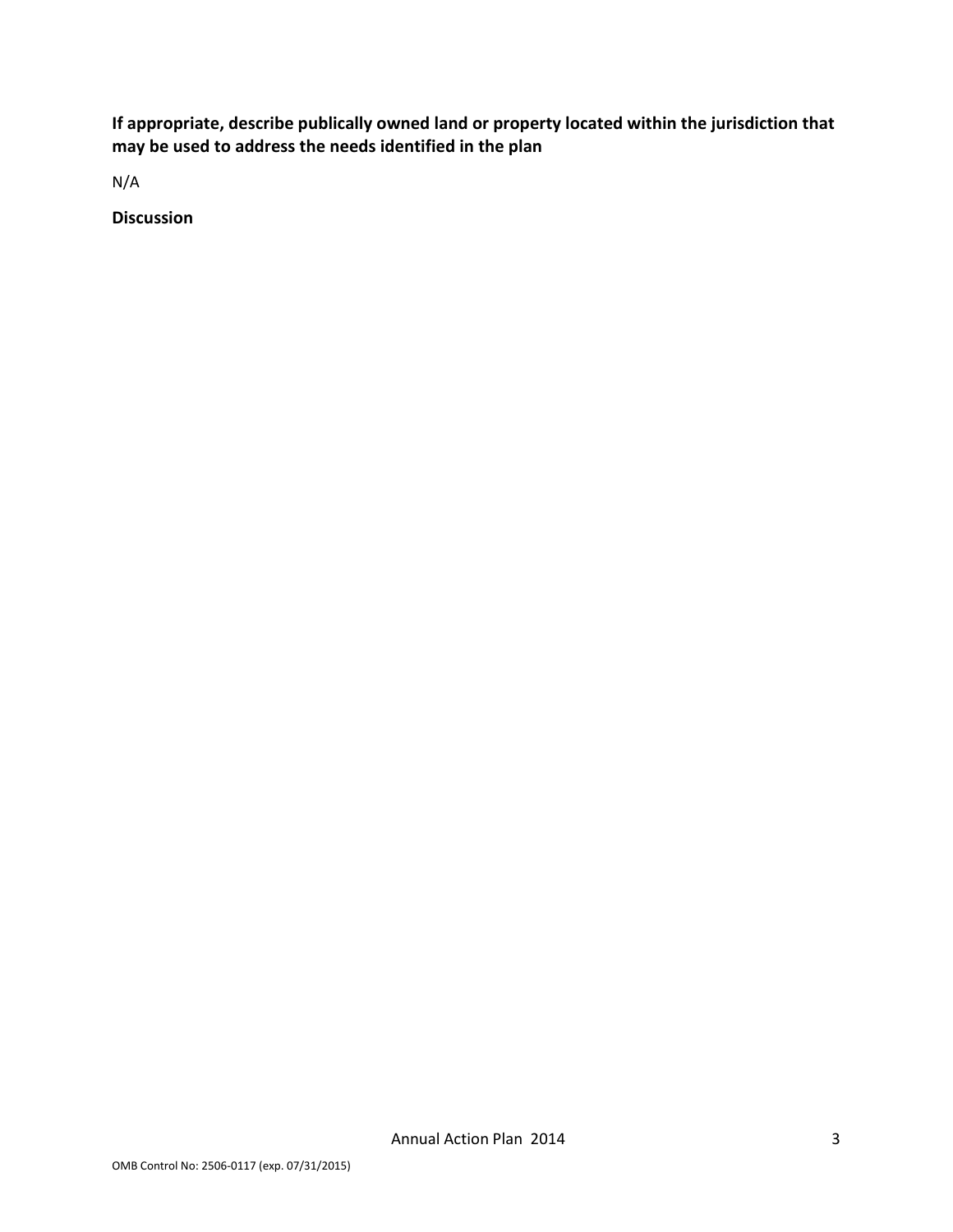# Annual Goals and Objectives

# AP-20 Annual Goals and Objectives - 91.420, 91.220(c)(3)&(e)

### Goals Summary Information

| Sort           | <b>Goal Name</b>     | <b>Start</b> | End  | Category    | <b>Geographic Area</b> | <b>Needs Addressed</b> | <b>Funding</b>  | <b>Goal Outcome Indicator</b>  |
|----------------|----------------------|--------------|------|-------------|------------------------|------------------------|-----------------|--------------------------------|
| Order          |                      | Year         | Year |             |                        |                        |                 |                                |
| 1              | Reduce the           | 2014         | 2018 | Affordable  | Downtown               | Provide needed         | CDBG:           | Other: 1 Other                 |
|                | numbers and          |              |      | Housing     | Longview               | public                 | \$130,000       |                                |
|                | shorten              |              |      |             |                        | improvements           | Kelso           |                                |
|                | homelessness         |              |      |             |                        |                        | Document        |                                |
|                |                      |              |      |             |                        |                        | Recording       |                                |
|                |                      |              |      |             |                        |                        | Fees: \$9,000   |                                |
|                |                      |              |      |             |                        |                        | Longview        |                                |
|                |                      |              |      |             |                        |                        | <b>Document</b> |                                |
|                |                      |              |      |             |                        |                        | Recording Fee:  |                                |
|                |                      |              |      |             |                        |                        | \$21,000        |                                |
| $\overline{2}$ | Promote thriving     | 2014         | 2018 | Affordable  | Downtown               | Expand economic        | CDBG: \$73,238  | Businesses assisted: 30        |
|                | commercial districts |              |      | Housing     | Longview               | opportunities for      |                 | <b>Businesses Assisted</b>     |
|                | & options            |              |      | Non-Housing |                        | self-sufficiency       |                 |                                |
|                |                      |              |      | Community   |                        |                        |                 |                                |
|                |                      |              |      | Development |                        |                        |                 |                                |
| 3              | Stabilize and        | 2014         | 2018 | Affordable  | <b>Highlands</b>       |                        | CDBG:           | Public Facility or             |
|                | revitalize           |              |      | Housing     | Neighborhood           |                        | \$121,632       | Infrastructure Activities for  |
|                | neighborhoods        |              |      |             | Downtown               |                        | HOME:           | Low/Moderate Income            |
|                |                      |              |      |             | Longview               |                        | \$249,421       | Housing Benefit: 10            |
|                |                      |              |      |             | South Kelso            |                        |                 | <b>Households Assisted</b>     |
|                |                      |              |      |             | North Kelso            |                        |                 | Rental units rehabilitated: 13 |
|                |                      |              |      |             | West Kelso             |                        |                 | Household Housing Unit         |
|                |                      |              |      |             |                        |                        |                 | Homeowner Housing Added:       |
|                |                      |              |      |             |                        |                        |                 | 2 Household Housing Unit       |
|                |                      |              |      |             |                        |                        |                 | Other: 1 Other                 |

Table 2 – Goals Summary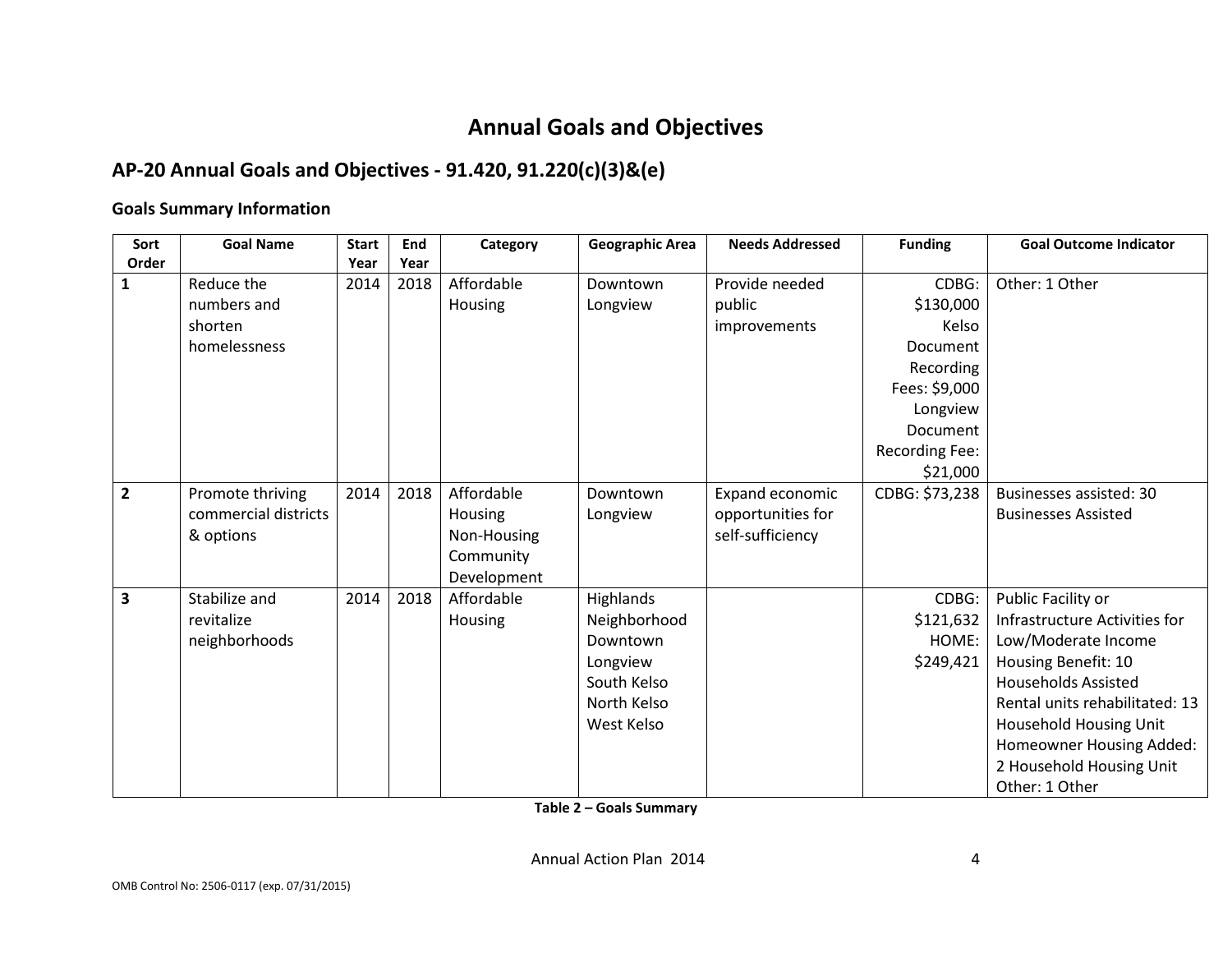### Goal Descriptions

| 1              | <b>Goal Name</b>                                                                        | Reduce the numbers and shorten homelessness                                                                                |  |
|----------------|-----------------------------------------------------------------------------------------|----------------------------------------------------------------------------------------------------------------------------|--|
|                | Goal                                                                                    | Install building-wide sprinkler system in homeless facility. \$130,000                                                     |  |
|                | <b>Description</b>                                                                      | CHOB Shelter - General Operational Support \$21,290                                                                        |  |
|                |                                                                                         | ESS Shelter - General Operational Support \$9,000                                                                          |  |
|                |                                                                                         |                                                                                                                            |  |
| 2 <sup>1</sup> | <b>Goal Name</b>                                                                        | Promote thriving commercial districts & options                                                                            |  |
|                | Goal                                                                                    | Provide micro-enterprise assistance through classroom and coaching in four to six week classes. Provide revolving loans to |  |
|                | <b>Description</b>                                                                      | creditable micro-enterprise programs. \$43,165                                                                             |  |
|                |                                                                                         | Provide 150 hours of contracted attorney time to help veterans, domestic violence victims and 3rd party custodial cases.   |  |
|                |                                                                                         | \$10,000                                                                                                                   |  |
|                |                                                                                         | Provide a plan for the Longview Outdoor Gallery for the downtown area. \$4,000                                             |  |
|                |                                                                                         | Lower Columbia CAP - CHDO Operational Support \$13,238                                                                     |  |
| 3 <sup>1</sup> | <b>Goal Name</b>                                                                        | Stabilize and revitalize neighborhoods                                                                                     |  |
|                | Goal                                                                                    | Install HVAC units in Longview Senior Center \$75,110 CDBG                                                                 |  |
|                | Distribute food and commodities to persons in need. \$36,522 CDBG<br><b>Description</b> |                                                                                                                            |  |
|                |                                                                                         | Self Help Plus Legal Aid \$10,000 CDBG                                                                                     |  |
|                |                                                                                         | Develop one group home for developmentally disabled adults. \$91,719 HOME (Foundation for the Challenged Kelso and         |  |
|                |                                                                                         | Longview)                                                                                                                  |  |
|                |                                                                                         | Construction of one unit for homeownership. \$157,702 HOME (city-wide)                                                     |  |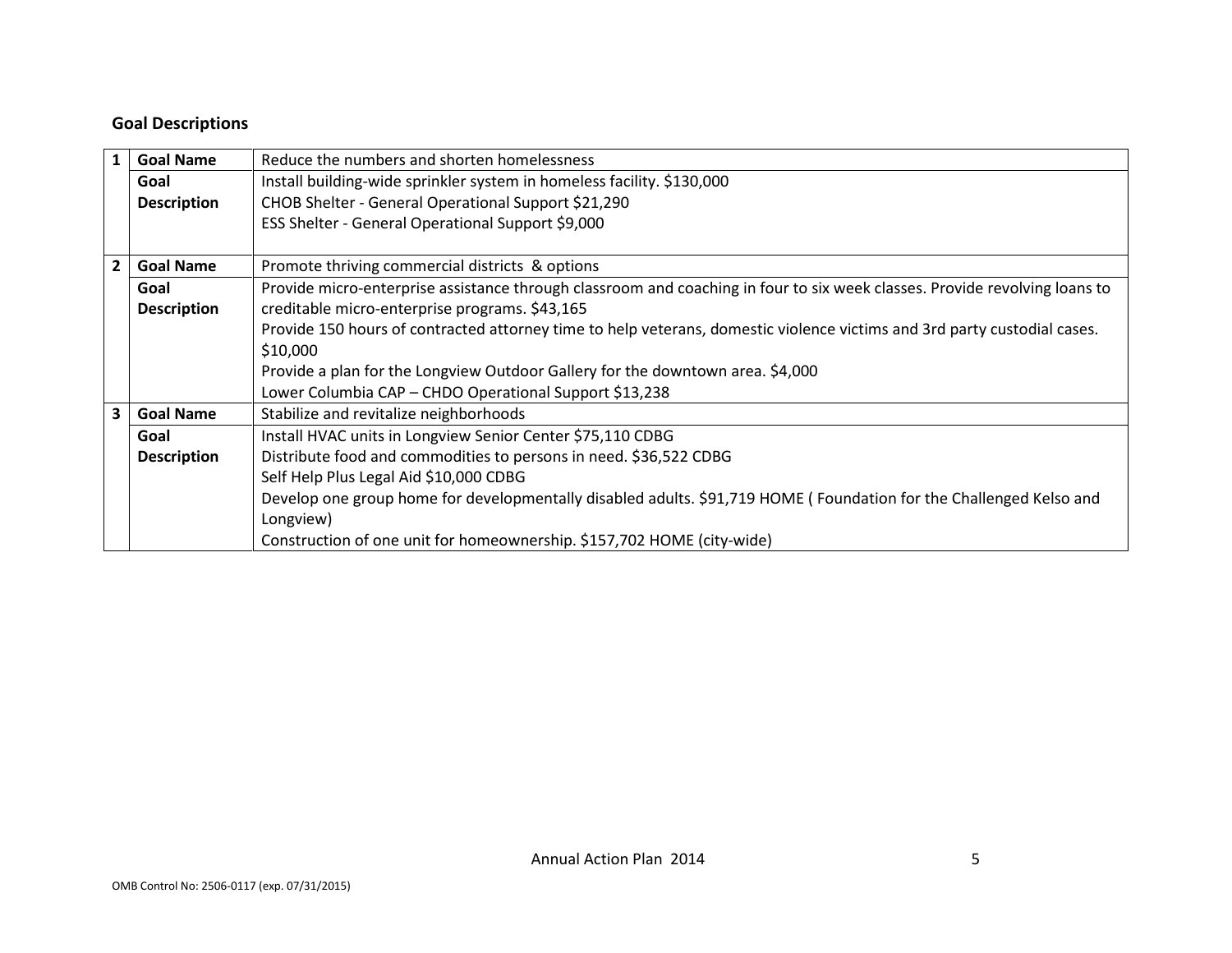## AP-35 Projects - 91.420, 91.220(d)

### Introduction

The CDBG Projects were approved by the City Council on March 27,2014. The Kelso HOME Project was approved on April 15, 2014 and the Longview HOME Projects were approved on April 24, 2014.

| #                             | <b>Project Name</b>                                       |  |  |  |  |  |
|-------------------------------|-----------------------------------------------------------|--|--|--|--|--|
| 1                             | <b>Community Opportunity Sprinkler System</b>             |  |  |  |  |  |
| 2                             | Microenterprise/Small Business Development Program        |  |  |  |  |  |
| 3                             | Longview Senior Center HVAC Improvements                  |  |  |  |  |  |
| 4                             | Help Warehouse                                            |  |  |  |  |  |
| 5                             | Self Help Plus Pilot Legal Aid for Vulnerable Populations |  |  |  |  |  |
| 6                             | Longview Outdoor Gallery                                  |  |  |  |  |  |
| 7                             | Foundation for the Challenged Home-Kelso                  |  |  |  |  |  |
| 8                             | Affordable Homeowership 4564 Windemere St.                |  |  |  |  |  |
| Table 3 - Project Information |                                                           |  |  |  |  |  |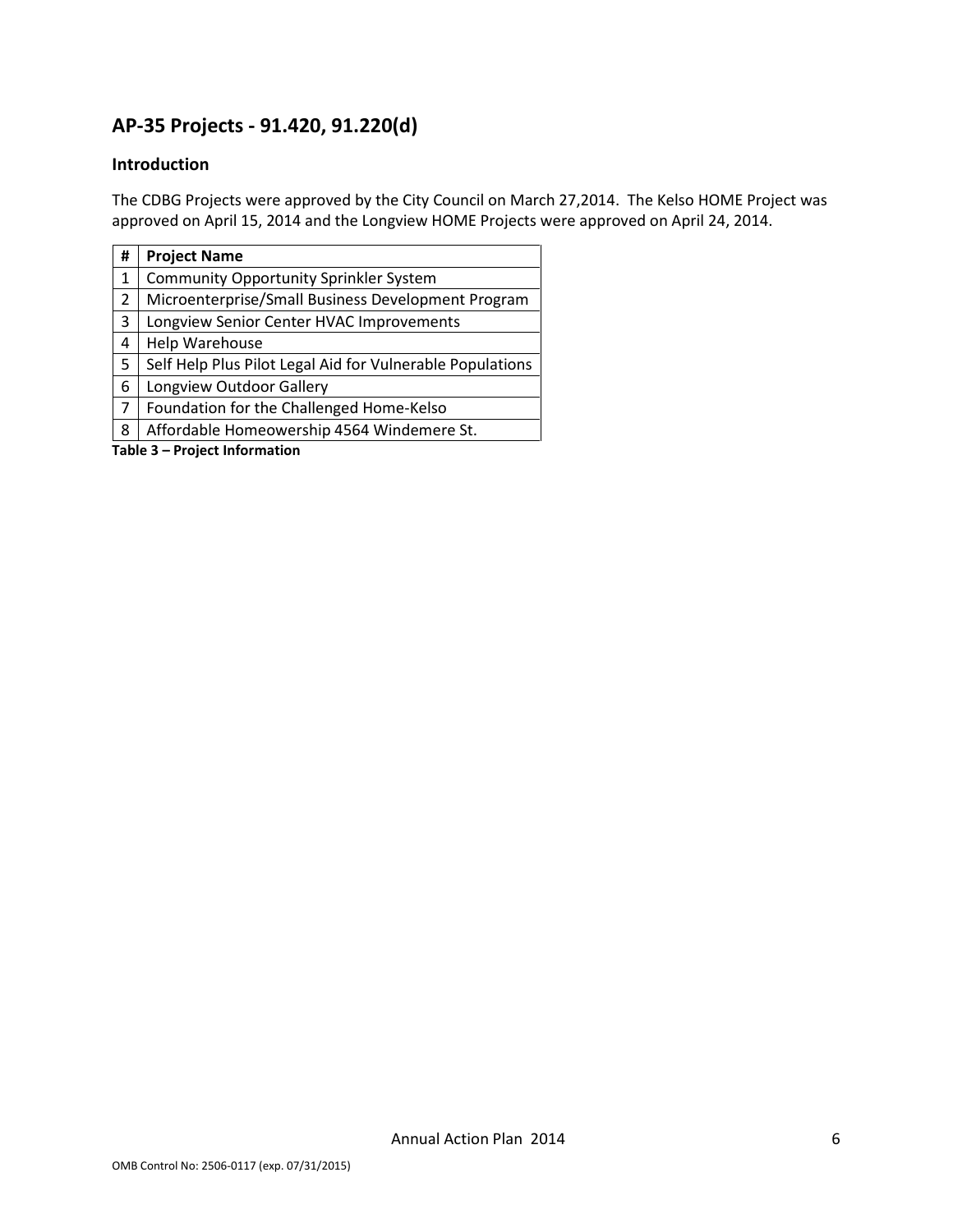### Describe the reasons for allocation priorities and any obstacles to addressing underserved needs

Downtown was the allocation priority for the 2014, given that the Consolidated Plan for 2014-2018 was under development during the solicitation for proposals. Many of the programs selected for 2014 serve low-to-moderate residents citywide and thus have a broad impact. Highlands was selected for a blight removal/housing development activity because it is the one target area that has been designated to receive comprehensive services. Kelso selected Foundation for the Challenged which will provide a group home in a location yet to be determined; however, all of Kelso's neighborhoods are low-tomoderate income and contain smaller designated target areas.

#### Obstacles to Addressing Underserved Needs:

- The proportion of persons living in poverty is increasing across the nation. Poverty has become more geographically concentrated in Longview-Kelso due to sustained unemployment.
- Cowlitz County residents report one in every four persons reports a disability to the census. While this is typical of resource-based economies, there is a significant population of disabled persons subsisting on SSI and GAU income supplements.
- High school graduation rates in the City of Longview are below County and State rates, and hamper long-term earnings and progression to higher education for a more skilled workforce.
- The City has a lower percentage than the state for persons 25 years and older that have a college degree or higher, and/or that have some college or an associate's degree. Additional training is needed to provide better skilled workers for area businesses and industry.
- Better coordination and increased resources are needed between economic development initiatives offering wage progression for low income households and "safety net" programs that offer social service/housing/homeless programs.
- Expansion of the public transit system is needed to increase access to jobs, support services, and public services.
- Rising utility costs stretch the ability of low-income households to heat their homes, get to work, and pay for basic necessities of life.
- Growth in housing costs has far surpassed growth in household incomes over the past two decades.
- Financing challenges to develop affordable housing are increasing, especially given the recent tightening of credit markets following the collapse of the housing and finance markets.
- Rising rents in the rental housing market are placing pressure on tenants.
- Declining federal, state and local assistance make it more difficult to meet underserved needs.
- Long waiting lists for Section 8 Housing Choice Vouchers and other housing assistance exacerbates housing cost burdens for hundreds of households.
- Communication, coordination and collaboration among social service providers is challenging due to scarcity of program dollars, resulting in competing interests.

Annual Action Plan 2014 **7**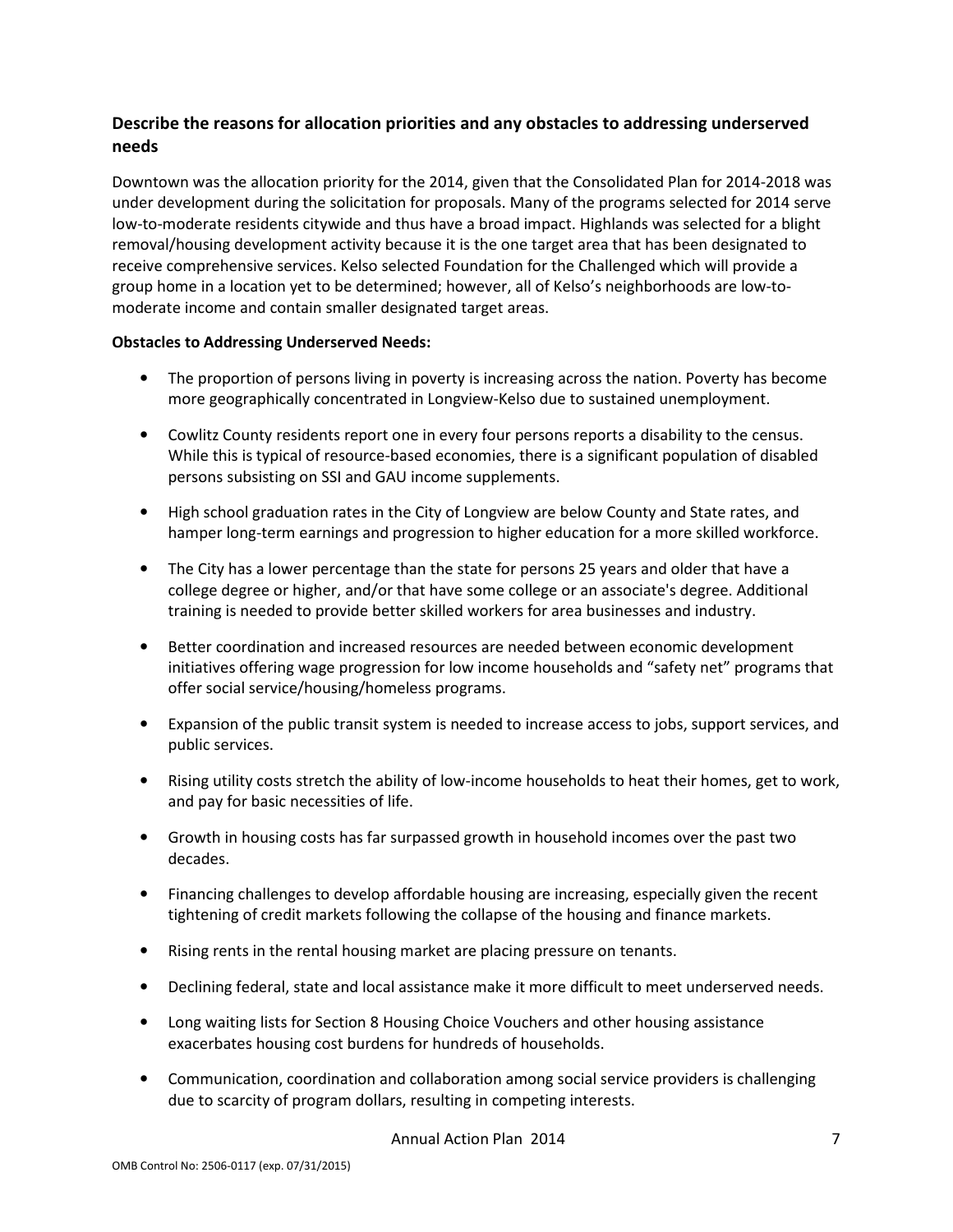## AP-38 Project Summary

### Project Summary Information

| $\mathbf{1}$            | <b>Project Name</b>                      | <b>Community Opportunity Sprinkler System</b>                                          |
|-------------------------|------------------------------------------|----------------------------------------------------------------------------------------|
|                         | <b>Target Area</b>                       | Downtown Longview                                                                      |
|                         | <b>Goals Supported</b>                   | Reduce the numbers and shorten homelessness                                            |
|                         | <b>Needs Addressed</b>                   | Expand economic opportunities for self-sufficiency                                     |
|                         | <b>Funding</b>                           |                                                                                        |
|                         | <b>Description</b>                       | Install sprinkler system and fire monitoring at 748 14th Avenue for homeless clients.  |
|                         |                                          | Community House on Broadway is the sponsor of this project.                            |
|                         | <b>Target Date</b>                       | 10/31/2014                                                                             |
|                         | Estimate the number and type of families | 498 Homeless families                                                                  |
|                         | that will benefit from the proposed      |                                                                                        |
|                         | activities                               |                                                                                        |
|                         | <b>Location Description</b>              | 748 14th Avenue, Longview                                                              |
|                         | <b>Planned Activities</b>                |                                                                                        |
| $\overline{2}$          | <b>Project Name</b>                      | Microenterprise/Small Business Development Program                                     |
|                         | <b>Target Area</b>                       | Downtown Longview                                                                      |
|                         | <b>Goals Supported</b>                   | Promote thriving commercial districts & options                                        |
|                         | <b>Needs Addressed</b>                   | Expand economic opportunities for self-sufficiency                                     |
|                         | <b>Funding</b>                           |                                                                                        |
|                         | <b>Description</b>                       | Provide micro-enterprise assistance through classroom and coaching in four to six week |
|                         |                                          | classes. Provide revolving loans to creditable micro-enterprises in Longview.          |
|                         | <b>Target Date</b>                       | 12/31/2015                                                                             |
|                         | Estimate the number and type of families | 30 Business Owners, 20 Moderate Income, 5 at 50% and 5 at 30% Median Income            |
|                         | that will benefit from the proposed      |                                                                                        |
|                         | activities                               |                                                                                        |
|                         | <b>Location Description</b>              | Downtown Longview                                                                      |
|                         | <b>Planned Activities</b>                |                                                                                        |
| $\overline{\mathbf{3}}$ | <b>Project Name</b>                      | Longview Senior Center HVAC Improvements                                               |
|                         | <b>Target Area</b>                       | Downtown Longview                                                                      |
|                         | <b>Goals Supported</b>                   | Stabilize and revitalize neighborhoods                                                 |
|                         | <b>Needs Addressed</b>                   | Expand economic opportunities for self-sufficiency                                     |
|                         |                                          |                                                                                        |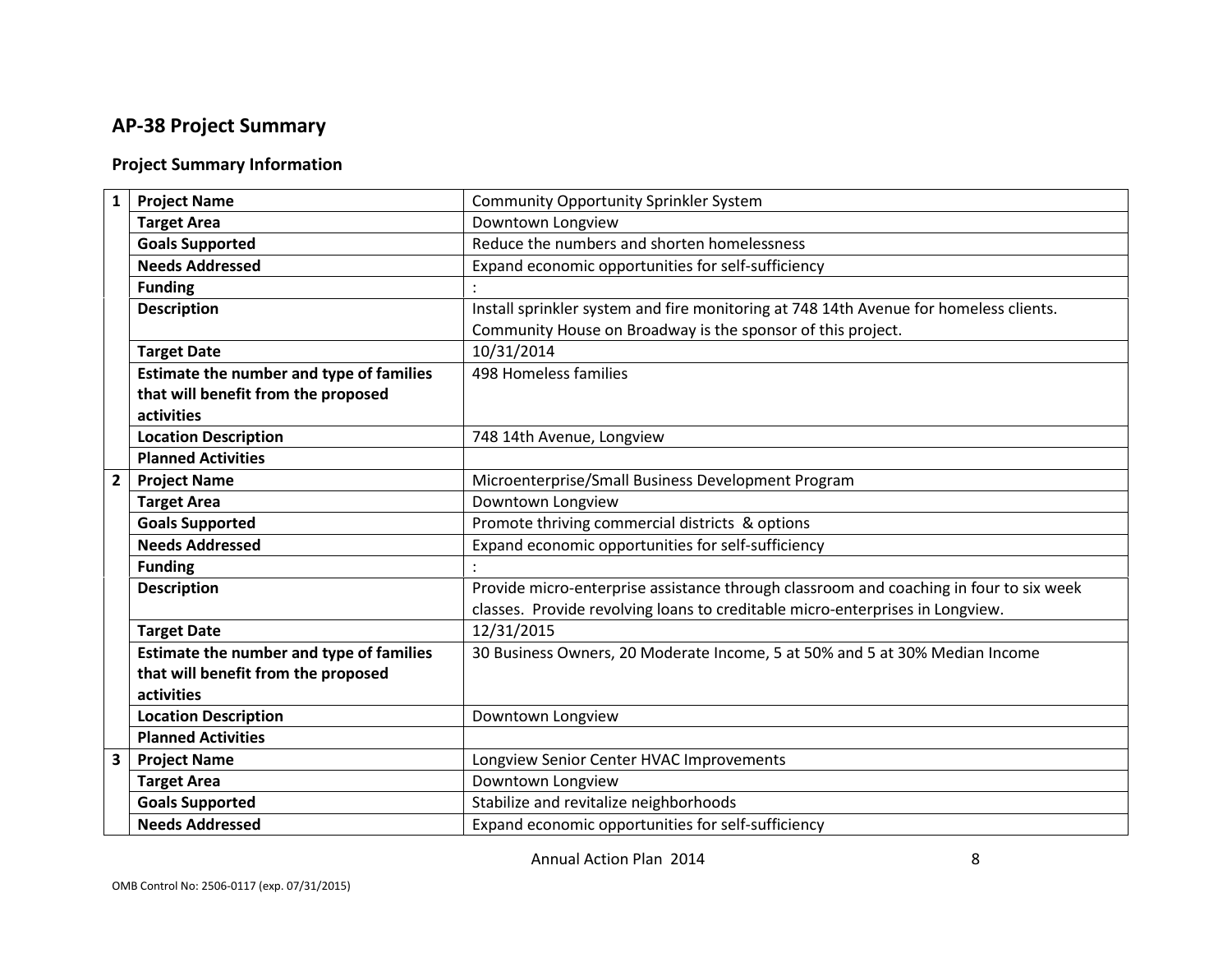|                         | <b>Funding</b>                           |                                                                                             |
|-------------------------|------------------------------------------|---------------------------------------------------------------------------------------------|
|                         | <b>Description</b>                       | Install new HVAC units in Senior Center to heat and cool rooms efficently. The City of      |
|                         |                                          | Longview Parks and Recreation Department is sponsor of this project.                        |
|                         | <b>Target Date</b>                       | 10/31/2015                                                                                  |
|                         | Estimate the number and type of families | 750 Low income Seniors                                                                      |
|                         | that will benefit from the proposed      |                                                                                             |
|                         | activities                               |                                                                                             |
|                         | <b>Location Description</b>              | 1111 Commerce Ave.                                                                          |
|                         | <b>Planned Activities</b>                |                                                                                             |
| $\overline{\mathbf{4}}$ | <b>Project Name</b>                      | Help Warehouse                                                                              |
|                         | <b>Target Area</b>                       | Downtown Longview                                                                           |
|                         | <b>Goals Supported</b>                   | Stabilize and revitalize neighborhoods                                                      |
|                         | <b>Needs Addressed</b>                   | Expand economic opportunities for self-sufficiency                                          |
|                         | <b>Funding</b>                           |                                                                                             |
|                         | <b>Description</b>                       | Dostibute food and USDA commodities to persons in need and deliver food to Senior/Low       |
|                         |                                          | income apartments. Lower Columbia Community Action Program is sponsoring this project.      |
|                         | <b>Target Date</b>                       | 7/31/2015                                                                                   |
|                         | Estimate the number and type of families | 801 Families at 30%, 267 at 50%, and 45 families at 80% are expected to be served.          |
|                         | that will benefit from the proposed      |                                                                                             |
|                         | activities                               |                                                                                             |
|                         | <b>Location Description</b>              | 1526 Commerce Avenue                                                                        |
|                         | <b>Planned Activities</b>                | Food distribution to food pantries and individuals                                          |
| 5                       | <b>Project Name</b>                      | Self Help Plus Pilot Legal Aid for Vulnerable Populations                                   |
|                         | <b>Target Area</b>                       | Downtown Longview                                                                           |
|                         | <b>Goals Supported</b>                   | Promote thriving commercial districts & options                                             |
|                         | <b>Needs Addressed</b>                   | Expand economic opportunities for self-sufficiency                                          |
|                         | <b>Funding</b>                           |                                                                                             |
|                         | <b>Description</b>                       | Provide 150 hours of contracted attorney time to help veterans, domestic violence victimes, |
|                         |                                          | and third-party custodial cases. Sponsored by the Cowlitz-Wahkiakum Legal Aid Program.      |
|                         | <b>Target Date</b>                       | 7/31/2015                                                                                   |
|                         | Estimate the number and type of families | 15-20 persons below 80% median income will be served.                                       |
|                         | that will benefit from the proposed      |                                                                                             |
|                         | activities                               |                                                                                             |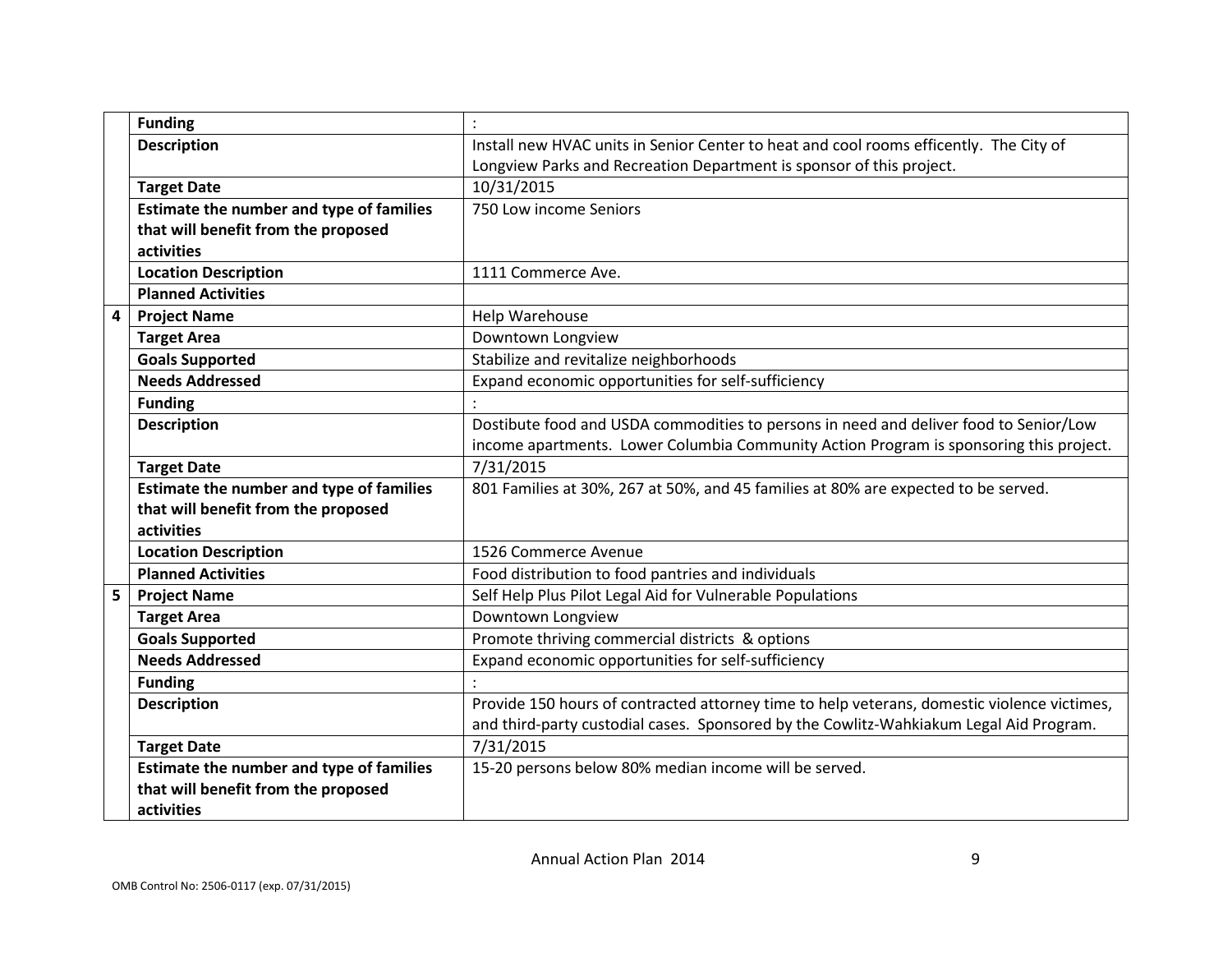|                | <b>Location Description</b>              | 1338 Commerce Avenue, Suite C, Longview WA.                                             |
|----------------|------------------------------------------|-----------------------------------------------------------------------------------------|
|                | <b>Planned Activities</b>                | Legal consultation                                                                      |
| 6              | <b>Project Name</b>                      | Longview Outdoor Gallery                                                                |
|                | <b>Target Area</b>                       | Downtown Longview                                                                       |
|                | <b>Goals Supported</b>                   | Promote thriving commercial districts & options                                         |
|                | <b>Needs Addressed</b>                   | Expand economic opportunities for self-sufficiency                                      |
|                | <b>Funding</b>                           |                                                                                         |
|                | <b>Description</b>                       | Provide a plan for the Longview Outdoor Gallery which describes the admininstration and |
|                |                                          | funding phases for the downntown area.                                                  |
|                | <b>Target Date</b>                       | 7/31/2015                                                                               |
|                | Estimate the number and type of families | Planning only.                                                                          |
|                | that will benefit from the proposed      |                                                                                         |
|                | activities                               |                                                                                         |
|                | <b>Location Description</b>              | Downtown                                                                                |
|                | <b>Planned Activities</b>                | Develop an operational plan for the Outdoor Gallery.                                    |
| $\overline{7}$ | <b>Project Name</b>                      | Foundation for the Challenged Home-Kelso                                                |
|                | <b>Target Area</b>                       |                                                                                         |
|                | <b>Goals Supported</b>                   | Stabilize and revitalize neighborhoods                                                  |
|                | <b>Needs Addressed</b>                   | Expand economic opportunities for self-sufficiency                                      |
|                | <b>Funding</b>                           |                                                                                         |
|                | <b>Description</b>                       | Develop one group home for 4 developmentally disabled residents.                        |
|                | <b>Target Date</b>                       | 9/1/2015                                                                                |
|                | Estimate the number and type of families | 4 Individuals                                                                           |
|                | that will benefit from the proposed      |                                                                                         |
|                | activities                               |                                                                                         |
|                | <b>Location Description</b>              | Unknown                                                                                 |
|                | <b>Planned Activities</b>                | Purchase or develop group home for developmentally disabled persons.                    |
| 8              | <b>Project Name</b>                      | Affordable Homeowership 4564 Windemere St.                                              |
|                | <b>Target Area</b>                       |                                                                                         |
|                | <b>Goals Supported</b>                   | Stabilize and revitalize neighborhoods                                                  |
|                | <b>Needs Addressed</b>                   | Improve the quality of the housing stock                                                |
|                | <b>Funding</b>                           |                                                                                         |
|                | <b>Description</b>                       | Construct a new 3-bedroom, 2 bath house with attached garage on a single-family lot.    |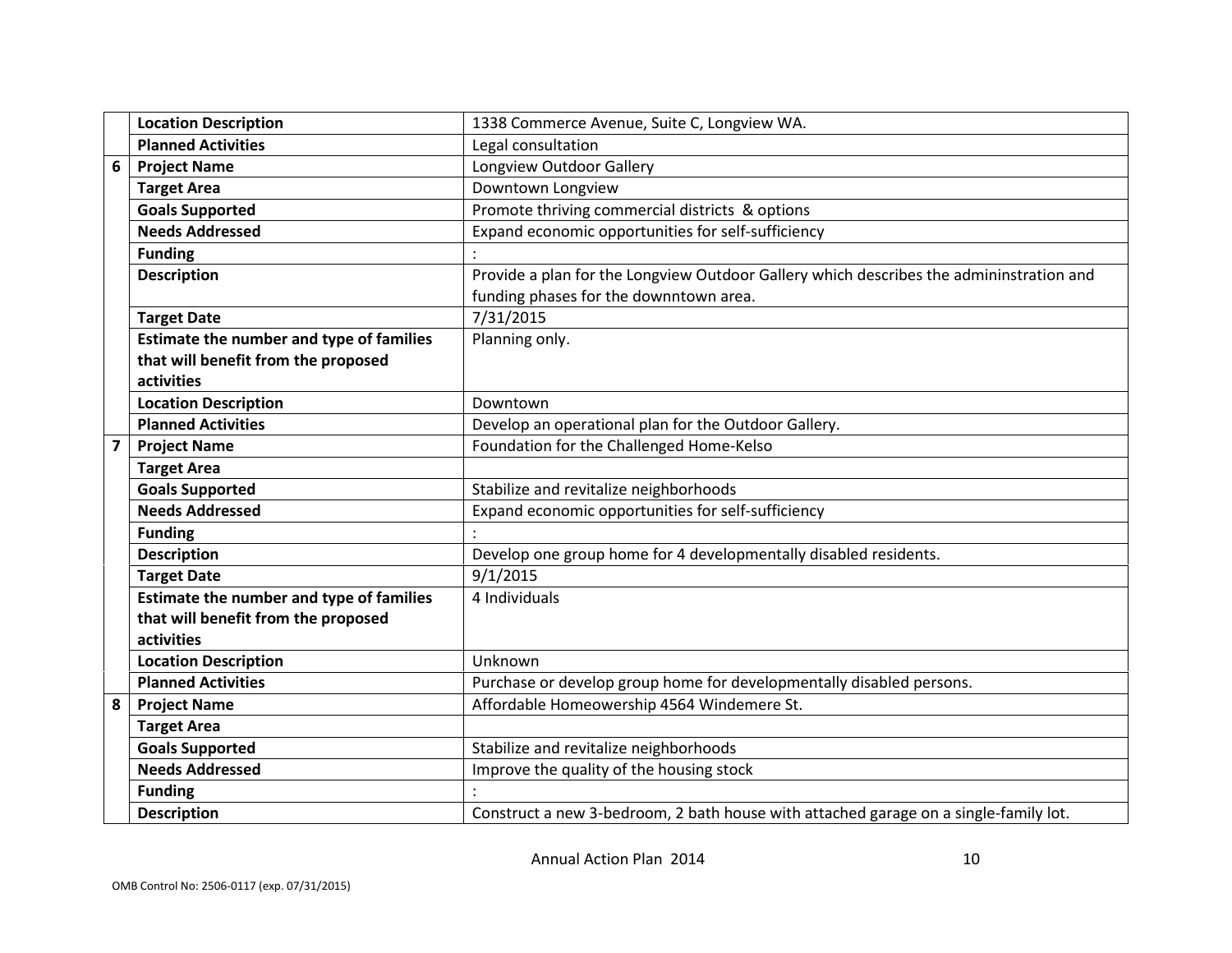| <b>Target Date</b>                       |                                 |
|------------------------------------------|---------------------------------|
| Estimate the number and type of families |                                 |
| that will benefit from the proposed      |                                 |
| activities                               |                                 |
| <b>Location Description</b>              | 4564 Windemere Avenue, Longview |
| <b>Planned Activities</b>                | Home construction               |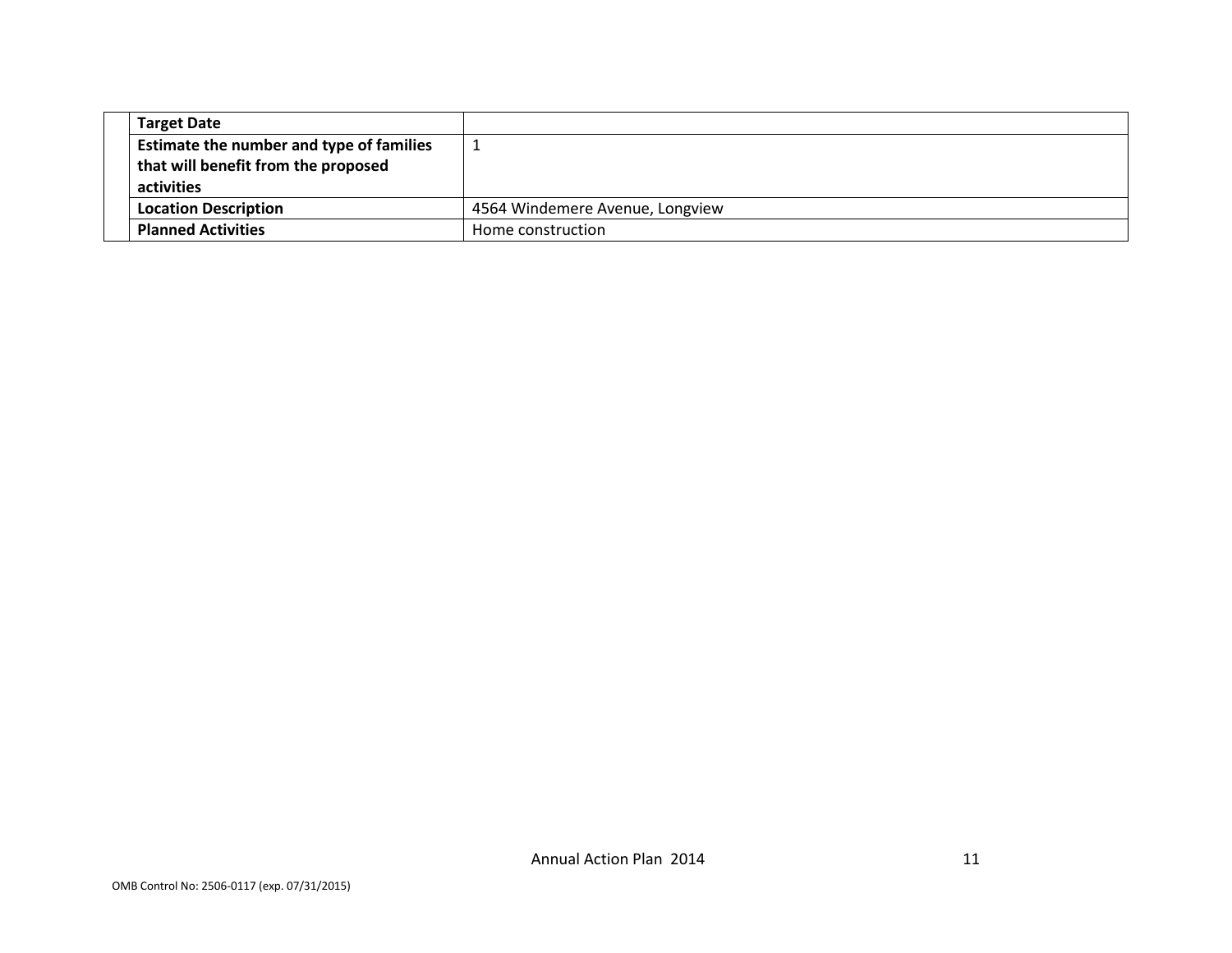# AP-50 Geographic Distribution - 91.420, 91.220(f)

#### Description of the geographic areas of the entitlement (including areas of low-income and minority concentration) where assistance will be directed

Downtown Longview is the central business district. As such, most of its housing units are rentals above commercial enterprises. The population is relatively young and extremely low income, with poverty rates in excess of 90% and unemployment exceeding 28%. Educational attainment is the lowest of all Longview census tracts. Housing vacancy rates are extremely low, with average rents around \$735.

This business district was targeted by City Council in 2009 and remains a target area. This area is located in Census Tract 1 (labeled as Census Tract "21" on HUD map), where the percentage of low/moderate residents is 70.76%. Commercial buildings dominate the area, and are generally in need of modernization. Under-utilized space represents untapped potential for economic growth as well as housing. Housing downtown is generally occupied by young, low income persons with low educational attainment.

North Kelso consists of approximately 1500 dwelling units and a population of 3,900 persons. It is a young, racially diverse population with relatively good educational attainment, though unemployment is at 19%. The neighborhood is about evenly split between owners and renters, with a 5.2% foreclosure rate and a 9% vacancy rate. This area has the highest concentration of homeowners. Rehabilitation of owner occupied units could assist in stabilizing the neighborhood.

South Kelso contains about 2,465 dwellings and around 5,700 residents. It is a young, racially diverse neighborhood with a significant Hispanic population. Poverty is high at 23% and unemployment is around 17%, despite comparable educational levels of its residents to the county as a whole. Rental vacancy rates are low at 3.8%, and moderately priced at \$615 for average rent. The area has a slightly higher proportion of renters than owners, but a large proportion of the housing stock is of poor quality. Rates of foreclosure are relatively high at 6.4%; vacant units represent 8.1% of units. This neighborhood is adjacent to the downtown commercial district, with a regional mall to the east and a large area of industrial employment to the south.

West Kelso is racially homogenous and slightly older than the North and South Kelso target areas. It contains approximately 660 dwellings and 1,040 persons. Almost 75% of units are rentals; the area has a 9% vacancy rate. Rents are low, averaging \$499. Poverty is high, at 46%, and unemployment reaches 15.9%. Educational attainment is relatively low. This area experienced the highest rate of home foreclosures within Kelso, at 7.9%. The neighborhood has homes with notable architectural features, and surrounds the West Kelso commercial district, which is currently experiencing the impacts of a large roadway improvement project.

#### Geographic Distribution

| <b>Target Area</b>              | <b>Percentage of Funds</b> |
|---------------------------------|----------------------------|
| <b>Highlands Neighborhood</b>   |                            |
| Downtown Longview               |                            |
| Broadway Neighborhood, Longview |                            |
| Olympic West, Longview          |                            |
| South Kelso                     |                            |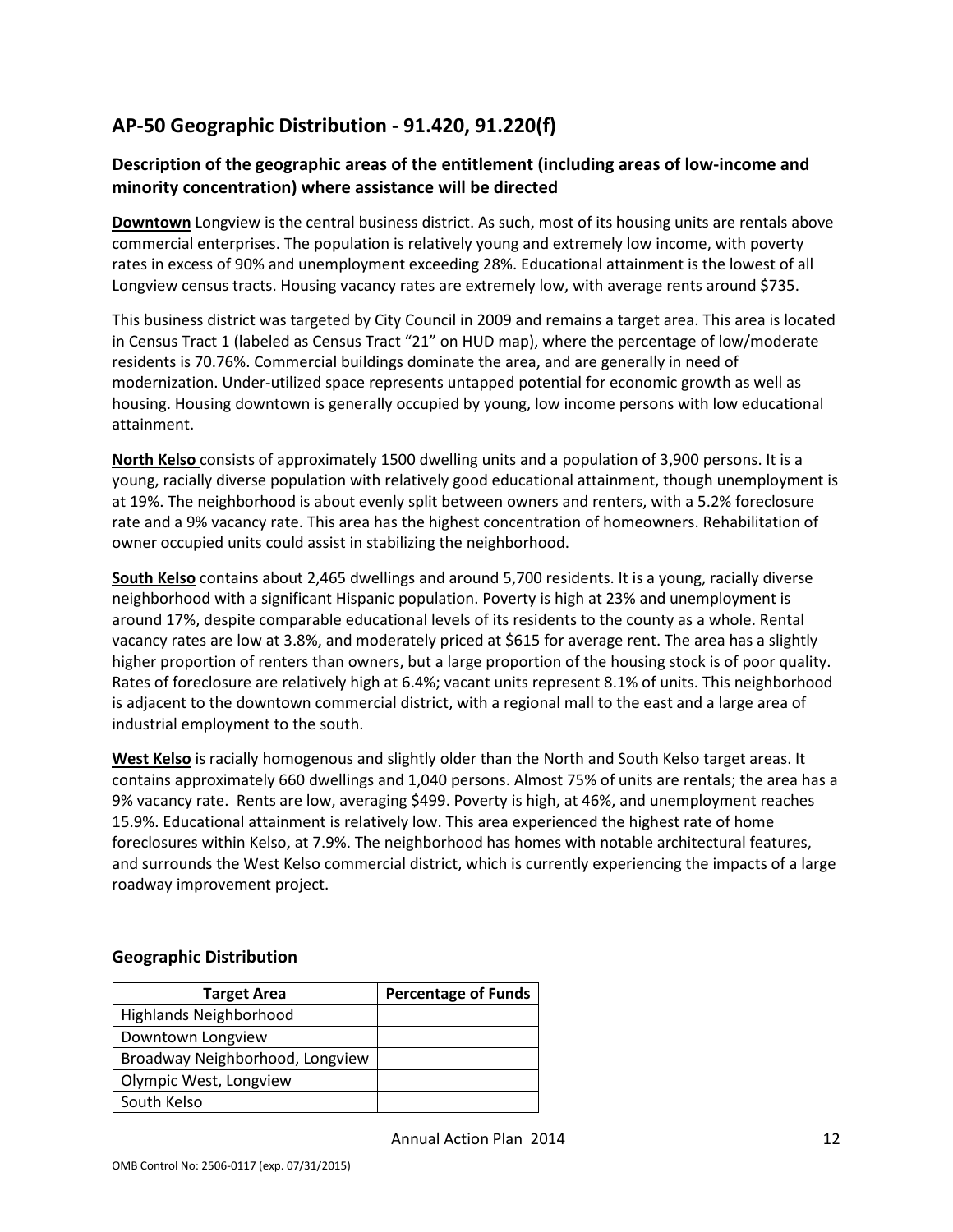| <b>Target Area</b> | <b>Percentage of Funds</b> |
|--------------------|----------------------------|
| North Kelso        |                            |
| West Kelso         |                            |
| _ _ _<br>.         |                            |

Table 4 - Geographic Distribution

#### Rationale for the priorities for allocating investments geographically

Downtown Longview has the highest poverty rate of all the targeted areas within the Consortium. Funded activities help revitalize the area and serve low-and-moderate income citizens citywide.

The Highlands has been targeted for comprehensive housing and services since 2009, following development of the Highlands Revitalization Plan. It has one of the highest poverty rates among residential target areas.

The Kelso activity will be located in North, South or West Kelso, but has an undetermined location at this time. The entire city of Kelso qualifies as low-to-moderate income, with West Kelso having the highest poverty level and greatest concentration of low/moderate income households.

#### **Discussion**

N/A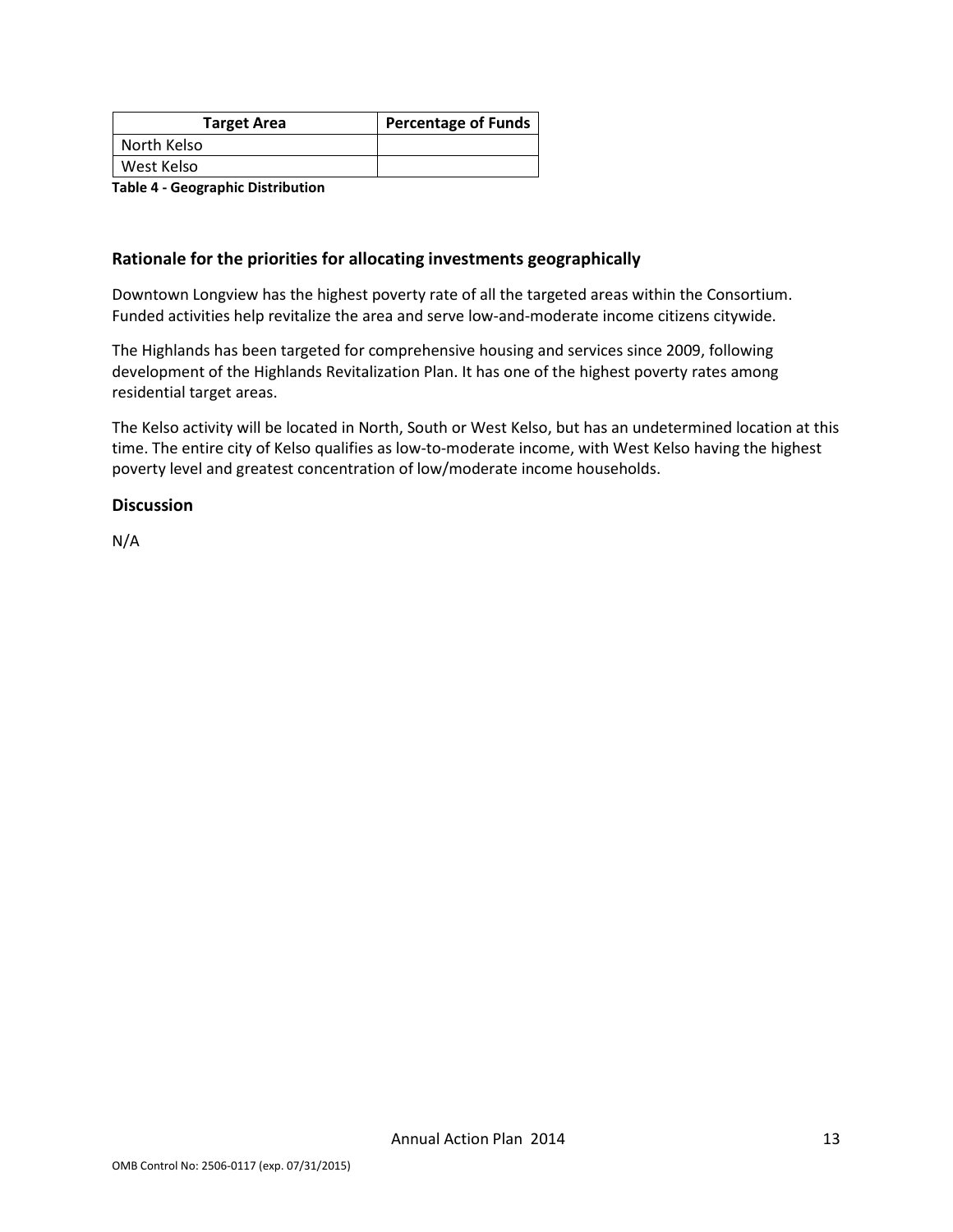# Affordable Housing

# AP-55 Affordable Housing - 91.420, 91.220(g)

### Introduction

As the chart below illustrates, the 2014 Annual Plan includes a total of 37 households assisted through all activities, with 34 of these being served with housing assistance of some type. The vast majority of these households are homeless/receiving rental assistance households who are being helped through the local county document recording fee programs aimed at eliminating homelessness.

| One Year Goals for the Number of Households to be Supported            |  |  |  |  |
|------------------------------------------------------------------------|--|--|--|--|
| Homeless                                                               |  |  |  |  |
| Non-Homeless                                                           |  |  |  |  |
| Special-Needs                                                          |  |  |  |  |
| Total                                                                  |  |  |  |  |
| Table 5 - One Year Goals for Affordable Housing by Support Requirement |  |  |  |  |

| One Year Goals for the Number of Households Supported Through  |    |
|----------------------------------------------------------------|----|
| <b>Rental Assistance</b>                                       | 32 |
| The Production of New Units                                    |    |
| <b>Rehab of Existing Units</b>                                 |    |
| <b>Acquisition of Existing Units</b>                           |    |
| Total                                                          | 34 |
| Table C. One Vesu Ceals fou Affondable Housing by Cunnaut Tune |    |

Table 6 - One Year Goals for Affordable Housing by Support Type

#### **Discussion**

Because almost every activity selected for 2014 operates in the Downtown offering services to low-andmoderate income persons, only two activities will create housing—Foundation for the Challenged will receive funding to establish two group homes for eight developmentally disabled persons in Kelso. It is not known if this will entail acquisition and rehabilitation or construction. The other housing activity is Construction of an affordable home in a non-target area.

There are 32 homeless households projected to be served through the county document recording fees and state homeless funds channeled to Cowlitz County through Homeless Prevention and Rapid Rehousing. This program serves, on average, 30 households at a time. The emphasis on rapid rehousing is new in 2014 and projections include a lower number than in previous years, for this reason.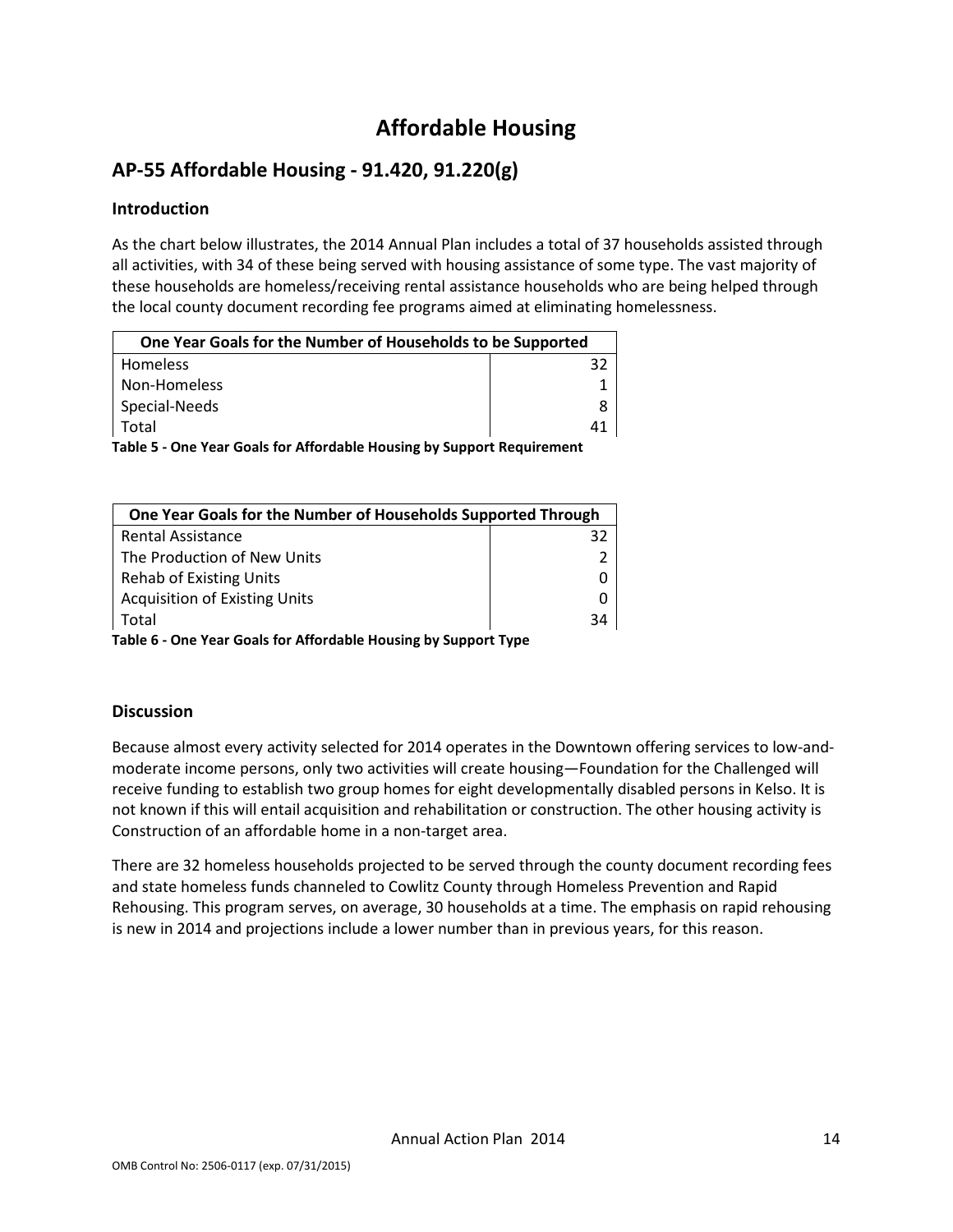## AP-60 Public Housing - 91.420, 91.220(h)

#### Introduction

The Longview Housing Authority only administers Housing Choice Vouchers, while the Kelso Housing Authority operates 100 units of elderly and family housing in addition to Housing Choice Vouchers. Both authorities operate additional subsidized and unsubsidized housing units for special needs populations, such as substance abuse recovery, domestic violence, and mentally ill persons. These partnerships form a key link in the chain for helping people sustain their housing.

#### Actions planned during the next year to address the needs to public housing

There are no Consortium actions planned.

### Actions to encourage public housing residents to become more involved in management and participate in homeownership

Longview Housing Authority operates a very successful Family Self Sufficiency program that supports families to move towards financial independence and homeownership.

### If the PHA is designated as troubled, describe the manner in which financial assistance will be provided or other assistance

N/A

#### Discussion

N/A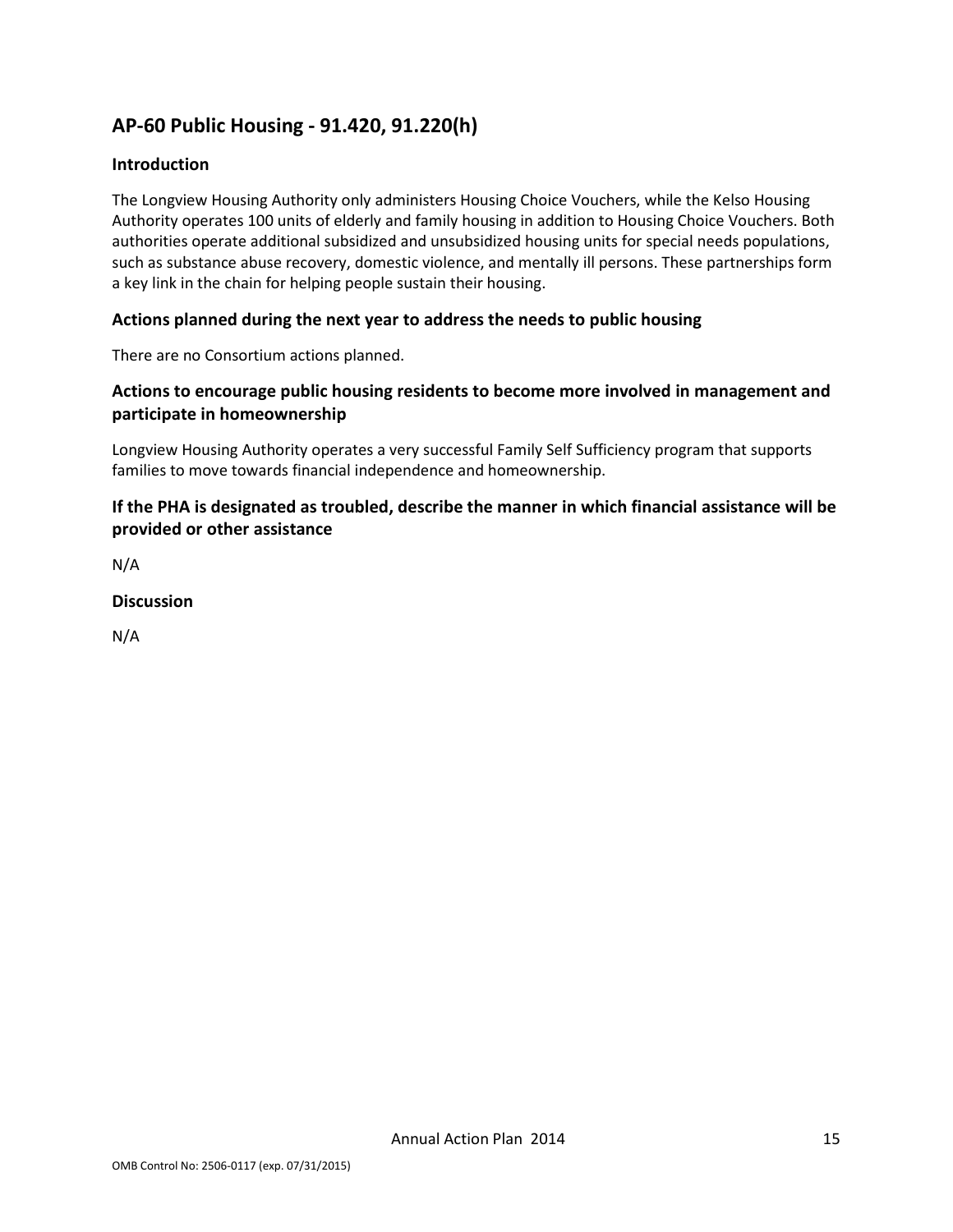# AP-65 Homeless and Other Special Needs Activities - 91.420, 91.220(i)

#### Introduction

The Cowlitz CoC is well on the way towards meeting its goal of reducing homelessness by 50% by 2015, consistent with the State of Washington's goal. Over the past two years a number of new projects have been implemented to create an interconnected "basket of housing and services". An emphasis on rapid rehousing, case management, landlord liaison, and outreach has been the core focus.

### Describe the jurisdictions one-year goals and actions for reducing and ending homelessness including

### Reaching out to homeless persons (especially unsheltered persons) and assessing their individual needs

The Coordinated Intake and Assessment program will attempt to serve everyone who comes with a housing problem, when it opens in mid-2014. This will vastly improve inter-agency coordination and should be key in reducing length of time spent homeless, due to the assessment of each person's individual needs and identifying the best available match to meet those needs. Outreach through the Urban Rest Stop (Daily Living Essentials Café) and the HOPE barrier-free shelter were new in 2013, but have made serious inroads on building relationships with chronically homeless persons.

#### Addressing the emergency shelter and transitional housing needs of homeless persons

Shelter operating support is primarily provided by local private donations and state funds aimed at domestic violence. CDBG dollars are being used in 2014 to sprinkler a new building donated to Community House, which is intended as a service center. Operational support is provided through Longview and Kelso document recording fee distributions from Cowlitz County. Significant operational support is also provided directly through county-administered document recording fee funds earmarked for homeless programs.

Helping homeless persons (especially chronically homeless individuals and families, families with children, veterans and their families, and unaccompanied youth) make the transition to permanent housing and independent living, including shortening the period of time that individuals and families experience homelessness, facilitating access for homeless individuals and families to affordable housing units, and preventing individuals and families who were recently homeless from becoming homeless again

Implementation and support of Coordinated Entry and Assessment will occur during the first year of the five year plan. This program should assist homeless families, veterans, and chronically homeless persons to secure access to temporary shelter and permanent housing much sooner than occurs under the current system. The Cowlitz CoC is transitioning from a prevention-based system to a rapid rehousing model, which will also greatly reduce the length of time persons are homeless.

Permanent supportive housing is the best practice and recommended policy approach for people with "high needs" such as chronically homeless persons, veterans and their families and similar populations. Programs such as "certified renter", landlord liaison, housing retention teams and other supports help to reduce the chance of recidivism. Rapid rehousing is supported as a best practice for ending homelessness for many populations. Where those are high needs households, additional supportive services are proposed to ensure success. A local SOAR initiative is underway to help those who are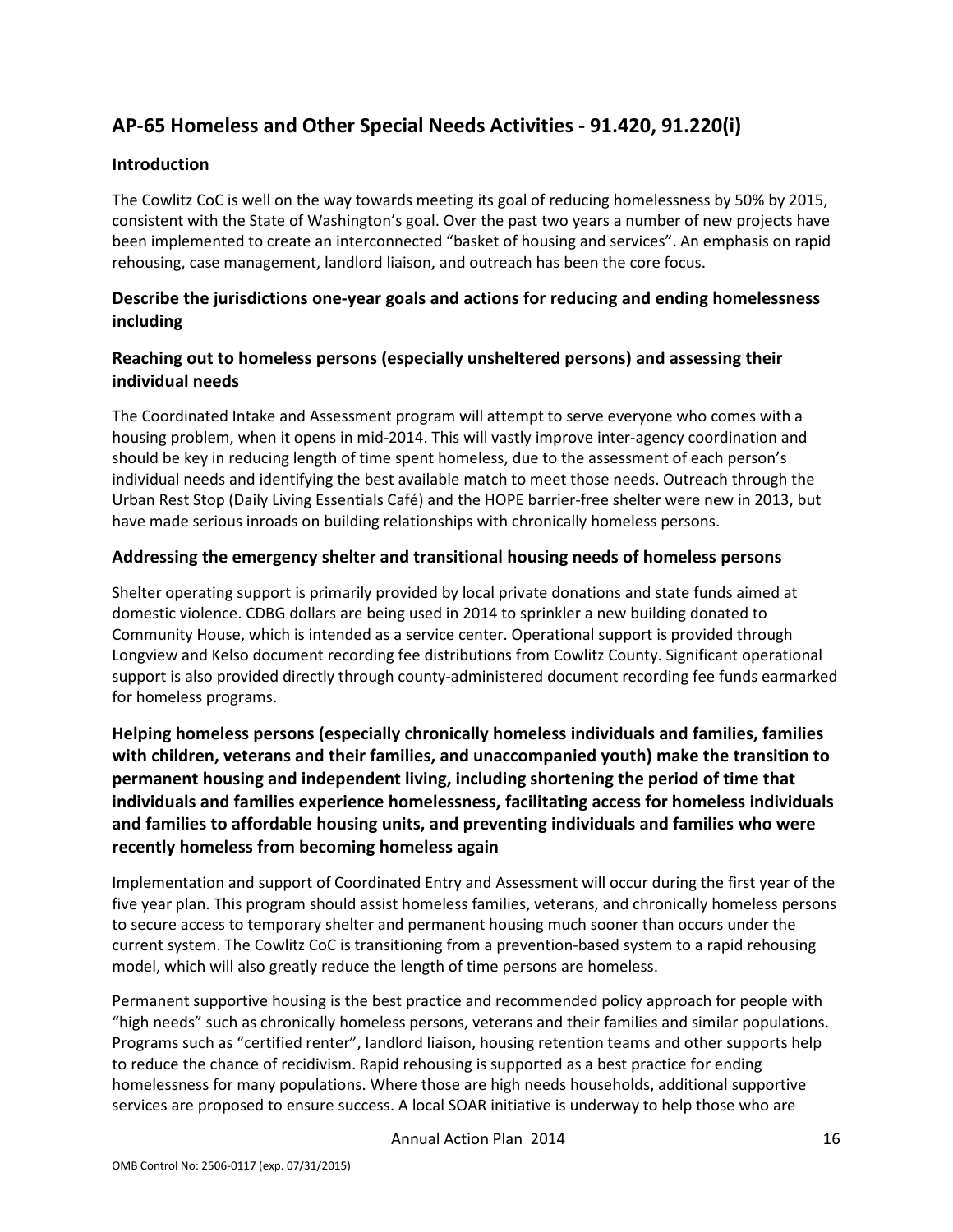disabled and very low income to secure SSI benefits so that they can have financial resources for housing.

Helping low-income individuals and families avoid becoming homeless, especially extremely low-income individuals and families and those who are: being discharged from publicly funded institutions and systems of care (such as health care facilities, mental health facilities, foster care and other youth facilities, and corrections programs and institutions); or, receiving assistance from public or private agencies that address housing, health, social services, employment, education, or youth needs.

Implementation and support of Coordinated Entry and Assessment will occur during the first year of the five year plan. This program should assist families, veterans, and other persons facing homelessness to identify programs and services that can help them to avoid homelessness. A local SOAR initiative is underway to help those who are disabled and very low income to secure SSI benefits prior to exiting a system of care so that they can have financial resources for housing. Mainstream services such as TANF, Assistance with Emergency Needs, Energy Assistance and SNAPS can assist persons from becoming homeless. Information about these resources is available through a local resource guide. All CoC providers refer people facing homelessness to mainstream service providers.

#### **Discussion**

A network of housing and service providers has created an inter-connected web of services available to end homelessness. Local and state homeless funds are critical in meeting this need, as the CDBG and HOME entitlements could not sustain all homeless and housing programs. This blending of funds and sharing of priorities is important to continue the progress made.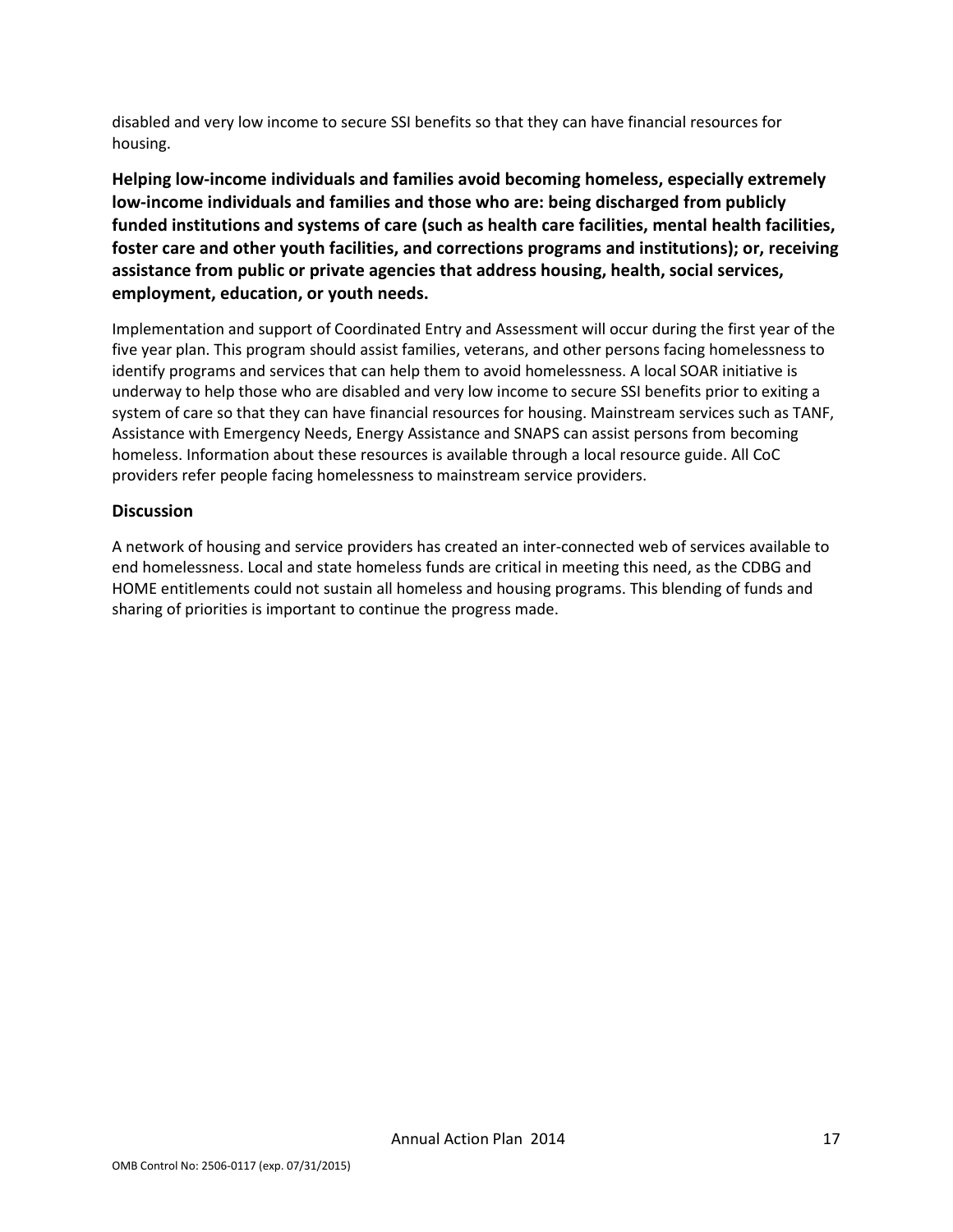# AP-75 Barriers to affordable housing -91.420, 91.220(j)

#### Introduction

Most of the barriers to accessing affordable housing can be grouped into one of three categories:

1. Increased complexity of environmental regulation at all levels - Federal, State, and local ordinances create new development complexity and often conflict or duplicate requirements between levels of government. This is particularly an issue for affordable housing for issues surrounding infrastructure requirements relating to environmental quality, such as storm water management.

2. Availability of land for construction-- Development of affordable housing requires minimizing fixed costs, such as property acquisition. The most affordable sites are not typically located in the most densely population areas, where the need is greatest and other supportive services, infrastructure and transit are available. The most affordable sites in populated areas are often in areas where poverty is already concentrated.

**3. Funding -** One of the consequences of the real estate market meltdown is much tighter lending criteria. Projects must meet a much tougher standard, which is particularly difficult for affordability projects. It is difficult to identify loan programs and other programs with adequate resources for housing development. Since the real estate market crashed, most local and state governments have struggled to maintain basic services. As a result, many state and local programs that were funded as a priority in previous years are seeing reduced levels of funding or no funding at all for particular programs, such as the housing trust fund. This reduction in public revenues is directly attributable to the real estate market debacle.

Actions it planned to remove or ameliorate the negative effects of public policies that serve as barriers to affordable housing such as land use controls, tax policies affecting land, zoning ordinances, building codes, fees and charges, growth limitations, and policies affecting the return on residential investment

A Planning Study for the Highlands is being considered for the next funding cycle. This plan would analyze zoning and comprehensive land use designations to develop a recommendation regarding the best land use pattern for the neighborhood. The findings could unlock a barrier to affordability—land available for construction. Determining whether to increase density or reduce density may have a big impact upon this concern.

Development of an Action Plan to implement the AI analysis would also assist in removing barriers to affordable housing.

#### **Discussion**

N/A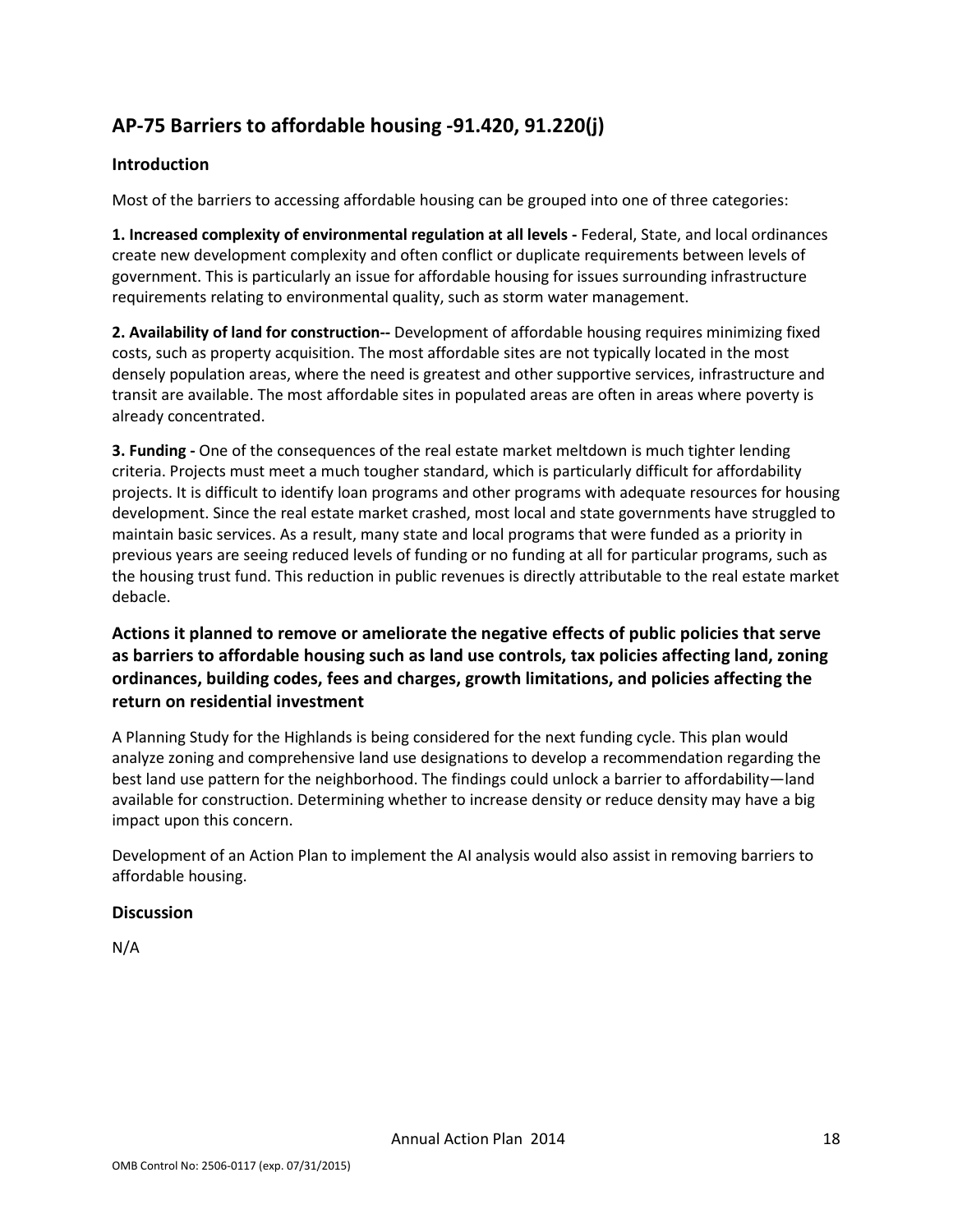# AP-85 Other Actions - 91.420, 91.220(k)

#### Introduction

Throughout the year there are many opportunities to take actions that support the goals of the Consolidated Plan. Some of these are outlined in the sections that follow.

#### Actions planned to address obstacles to meeting underserved needs

Meeting underserved needs often begins with outreach. Continued support for outreach programs will continue through the current fiscal year. The HOPE barrier-free shelter is one such program, which has faced difficulties over the past year in finding a permanent home due to NIMBY concerns. Continued educational efforts are critical in this regard. A local SOAR initiative is underway that will assist people who are homeless and disabled with securing an income from SSI, which is the second step in meeting underserved needs. There is a group exploring formation of a youth shelter, which is yet another underserved need.

#### Actions planned to foster and maintain affordable housing

Tenant-based rental assistance provided through local document recording fees for homelessness is routinely deployed to end homelessness. Case management is sometimes offered for high needs households, with the goal as helping the household to be a good tenant and retain their housing.

The Highlands Blighted Redevelopment II project and the Foundation for the Challenged will both foster affordable housing through the creation of a group home for developmentally disabled and a single family unit constructed for a new homeownership opportunity.

#### Actions planned to reduce lead-based paint hazards

Housing rehabilitation efforts consistently include an assessment of lead-based paint hazards and recommendations on how to abate this contaminant, if found on-site.

#### Actions planned to reduce the number of poverty-level families

On-going programs that address financial literacy, homeownership, and certified renter classes promote self-sufficiency, which in turn, reduces poverty. Housing retention teams funded through local homeless document fees help high-need households to succeed. A number of community educational events are held each year, each with its own focus on self-sufficiency. Provide local and regional trainings to improve skill sets and innovative approaches to service and housing providers.

#### Actions planned to develop institutional structure

Continued efforts at interagency coordination will have an impact on development of the institutional structure. A "Housing Pathways Summit" is being planned that would bring key housing and service providers together in a workshop where "tabletop" exercises will help agencies identify opportunities to resolve bottlenecks in the housing and services system. The CHDO will utilize capacity-building funding to expand their ability to serve low income housing needs.

#### Actions planned to enhance coordination between public and private housing and social service agencies

The implementation of Coordinated Entry and Assessment by its very nature will increase and improve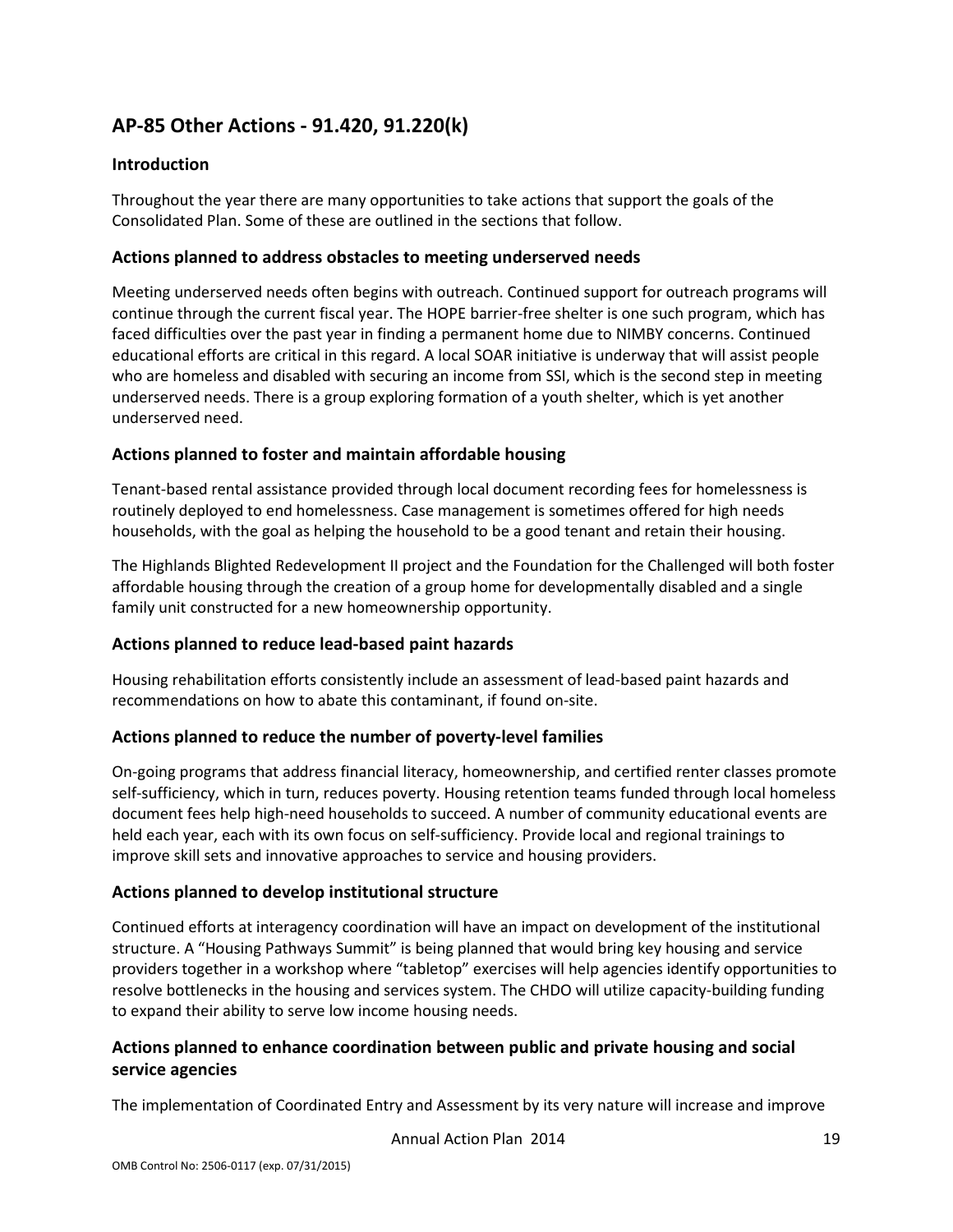coordination among housing and service providers in "real time" problem-solving situations. Coordination efforts also take place on an on-going basis within the Cowlitz Housing First! Coalition (CoC), as well as the Regional Housing Advisory Committee.

#### **Discussion**

Much of the underlying work in the approaches outlined above entail cooperation, coordination, and collaboration among the various housing and service providers throughout the community. Only when the "hold" is placed on a program or budget line item of concern to one party is there an understanding of the importance of collaboration.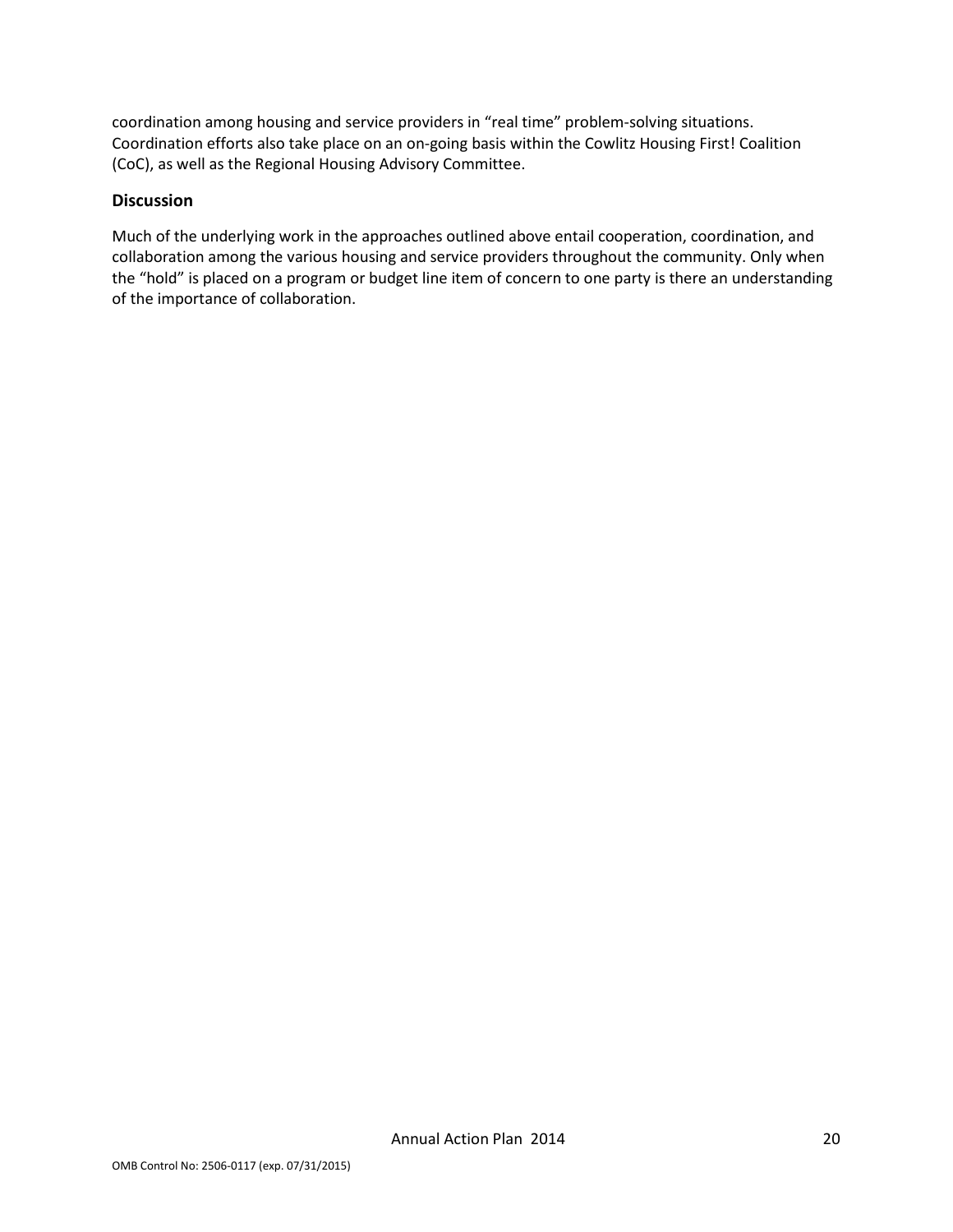# Program Specific Requirements

### AP-90 Program Specific Requirements - 91.420, 91.220(l)(1,2,4)

#### Introduction

#### Community Development Block Grant Program (CDBG)

#### Reference 24 CFR 91.220(l)(1)

Projects planned with all CDBG funds expected to be available during the year are identified in the Projects Table. The following identifies program income that is available for use that is included in projects to be carried out.

| 1. The total amount of program income that will have been received before the start of the        |          |
|---------------------------------------------------------------------------------------------------|----------|
| next program year and that has not yet been reprogrammed                                          | 0        |
| 2. The amount of proceeds from section 108 loan guarantees that will be used during the year      |          |
| to address the priority needs and specific objectives identified in the grantee's strategic plan. | $\Omega$ |
| 3. The amount of surplus funds from urban renewal settlements                                     | $\Omega$ |
| 4. The amount of any grant funds returned to the line of credit for which the planned use has     |          |
| not been included in a prior statement or plan                                                    | 14,000   |
| 5. The amount of income from float-funded activities                                              | $\Omega$ |
| <b>Total Program Income:</b>                                                                      | 14,000   |

#### Other CDBG Requirements

| 1. The amount of urgent need activities                                                 | $\Omega$ |
|-----------------------------------------------------------------------------------------|----------|
| 2. The estimated percentage of CDBG funds that will be used for activities that benefit |          |
| persons of low and moderate income. Overall Benefit - A consecutive period of one,      |          |
| two or three years may be used to determine that a minimum overall benefit of 70%       |          |
| of CDBG funds is used to benefit persons of low and moderate income. Specify the        |          |
| years covered that include this Annual Action Plan.                                     | 100.00%  |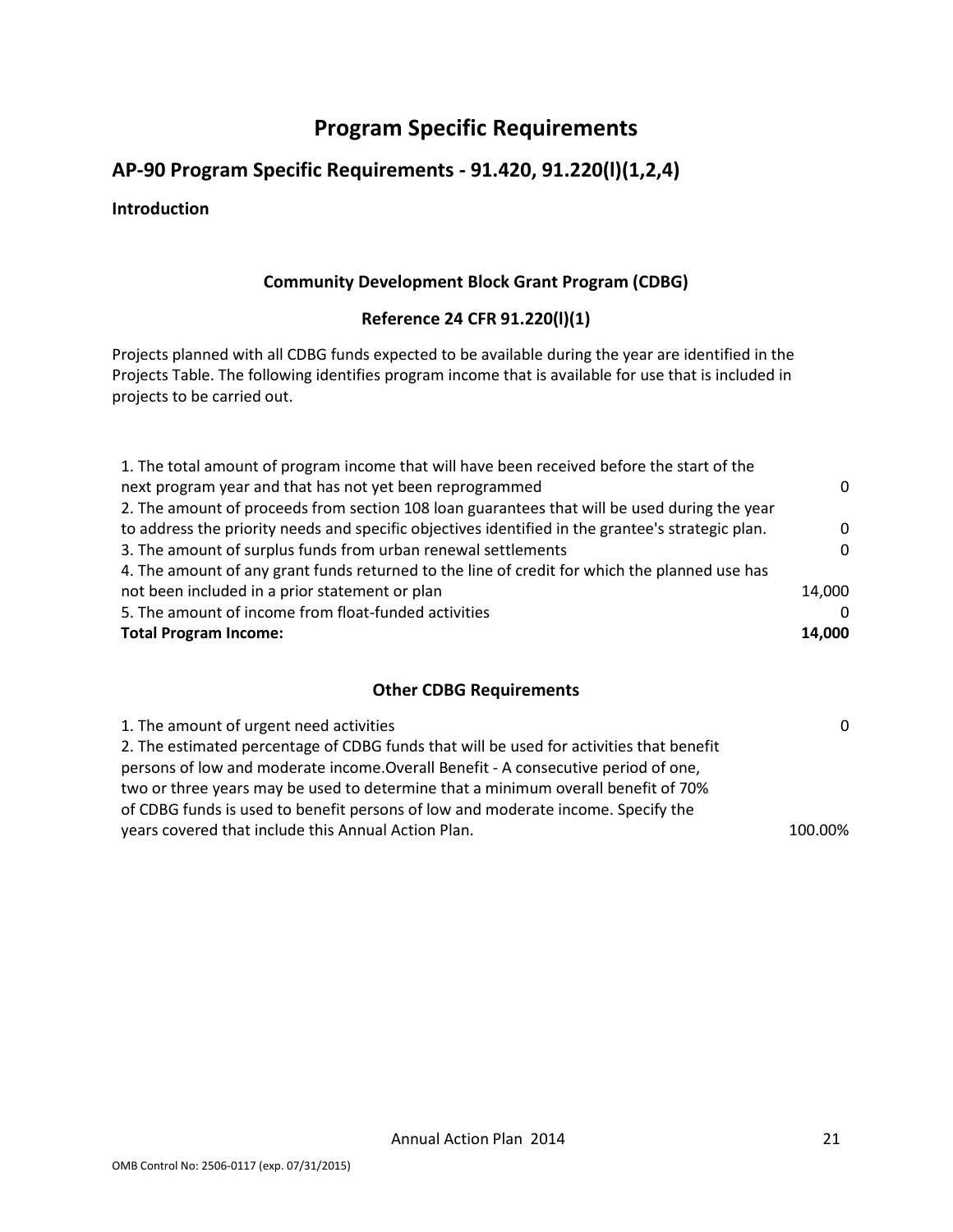#### HOME Investment Partnership Program (HOME)

#### Reference 24 CFR 91.220(l)(2)

- 1. A description of other forms of investment being used beyond those identified in Section 92.205 is as follows:
	- Foundation resources, such as Habitat for Humanity
	- WA State Housing Finance Authority Bonds and Low Income Housing Tax Credits
	- Document recording fees
	- Federal Home Loan Bank Seattle grant/loan products
	- Participation by third party non-profit housing developers/development funds
	- Sweat equity on the part of the owner of the unit;
	- Direct bank loans to non-profit housing developers
	- Washington State Housing Trust Fund
	- USDA Loans and rental subsidies
	- Energy/Weatherization federal and state funds channeled through the local Community Action Program
	- Project-based housing vouchers dedicated by a public housing authority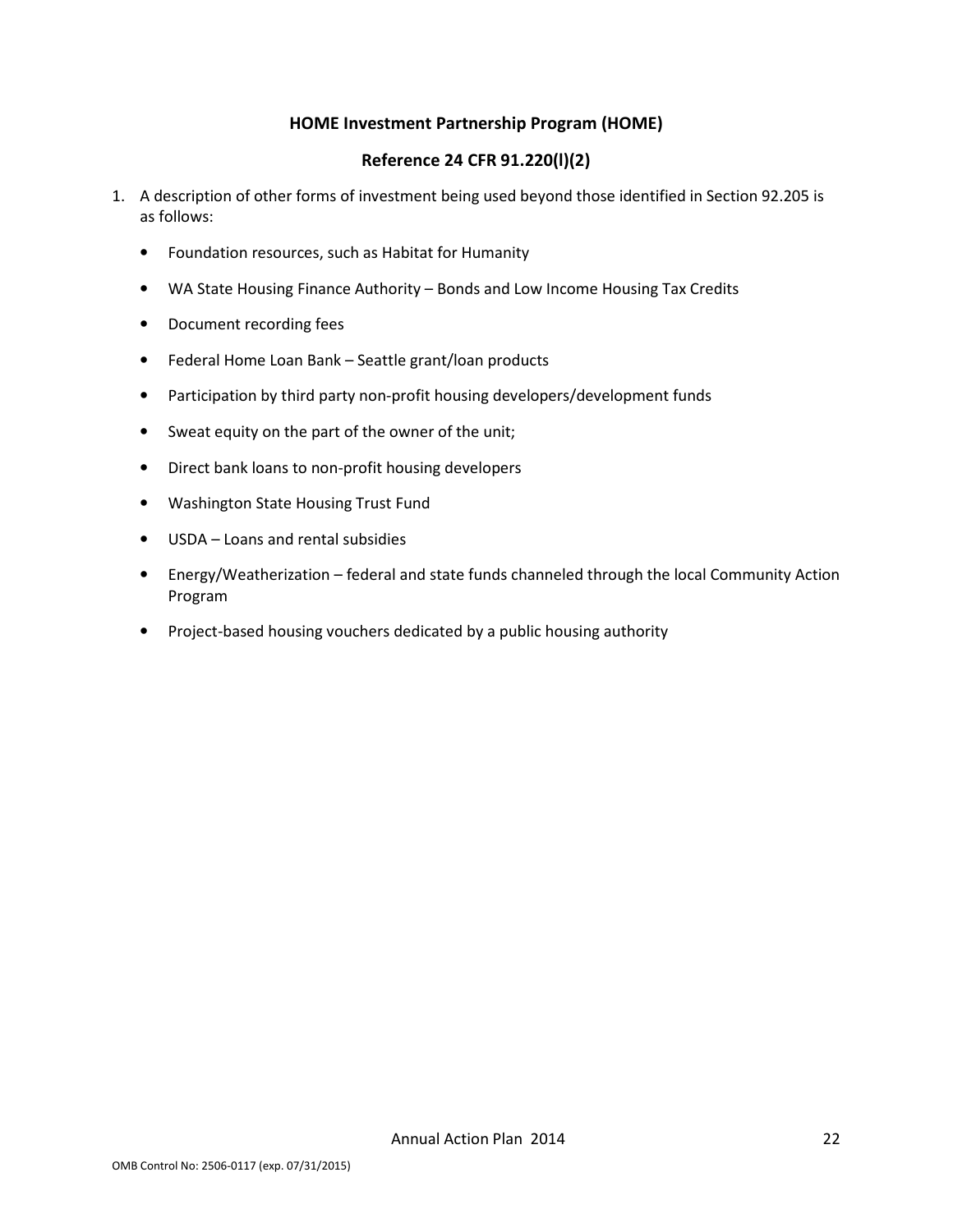2. A description of the guidelines that will be used for resale or recapture of HOME funds when used for homebuyer activities as required in 92.254, is as follows:

Resale- An upfront agreement between the original homebuyer and the City must be signed prior to purchase. The new homebuyer must be low or moderate income, meeting the HOME Program definition, and occupy the property as the family's principal residence during the entire period of affordability. A Deed Restriction running with the land, Deed of Trust, and Promissory Note must be executed and recorded by the Sub-recipient on behalf of the Consortium. A capital improvement list shall be included with the up-front agreement. Prior to any capital improvements being made during the Period of Affordability, the owner shall submit plans and specifications for approval as a capital cost. Capital improvements made without approval will not be credited within the Fair Return calculation.

The original homebuyer must receive a "fair return" on their Investment. "Fair Return" is defined as the return of the homeowner's original investment plus any capital improvements, not to exceed the newly assessed value at the time of sale, plus 60% of the remaining professionally appraised increase in value at the time of sale, during the affordability period. The Consortium shall receive the remaining 40% of the newly assessed value upon the sale. Capital The Resale is triggered in the event that the house is sold or occupied by other than the new purchaser during the period of affordability. Upon a sale the Consortium will enforce the equity sharing provision. Upon a Resale triggered during the Period of Affordability the sub-recipient shall notify the:

Consortium lead agency whom shall 1) agree to the new sale price with consultation from the subrecipient and a written determination from a realtor or appraiser; 2) confirm the Fair Return calculation to the seller and equity sharing amounts to the seller and Consortium; 3) the review the income eligibility of the subsequent buyer; and 4) determine whether the subsequent homebuyer will continue the Period of Affordability in effect. The housing must be sold at a price that is affordable to a range of lowa income homebuyers, as defined by Consortium policy. Upon a Resale, if new HOME funds are provided to the subsequent buyer the Period of Affordability will be based upon HOME regulations. At that time the property may keep Resale provisions in effect or use Recapture provisions, as agreed upon by the sub-recipient. Prepayment of the HOME Investment loan does not terminate the Period of Affordability.

Recapture information is under the last discussion below.

3. A description of the guidelines for resale or recapture that ensures the affordability of units acquired with HOME funds? See 24 CFR 92.254(a)(4) are as follows:

Sub-recipient Requirements: Each sub-recipient may select either Recapture or Resale provisions for their project. All homebuyers in the project must be in the same category, i.e. the sub-recipient cannot mix recapture and resale provisions within the same project. Self-Help projects and Down Payment Assistance projects should use the Recapture provisions; and Habitat for Humanity projects should use the Resale provisions. A direct subsidy to the homeowner must be shown. If the HOME assistance is a grant the Resale approach must be used. Recapture provisions will be enforced through an upfront agreement with the homebuyer, a recorded Deed of Trust, and a Promissory Note.

Resale (rather than recapture) of HOME funds is the preferred method to be used for the HOME Consortium to maintain long term affordability. This allows the affected housing unit to be purchased by another low or moderate income eligible buyer rather than recapturing HOME funds